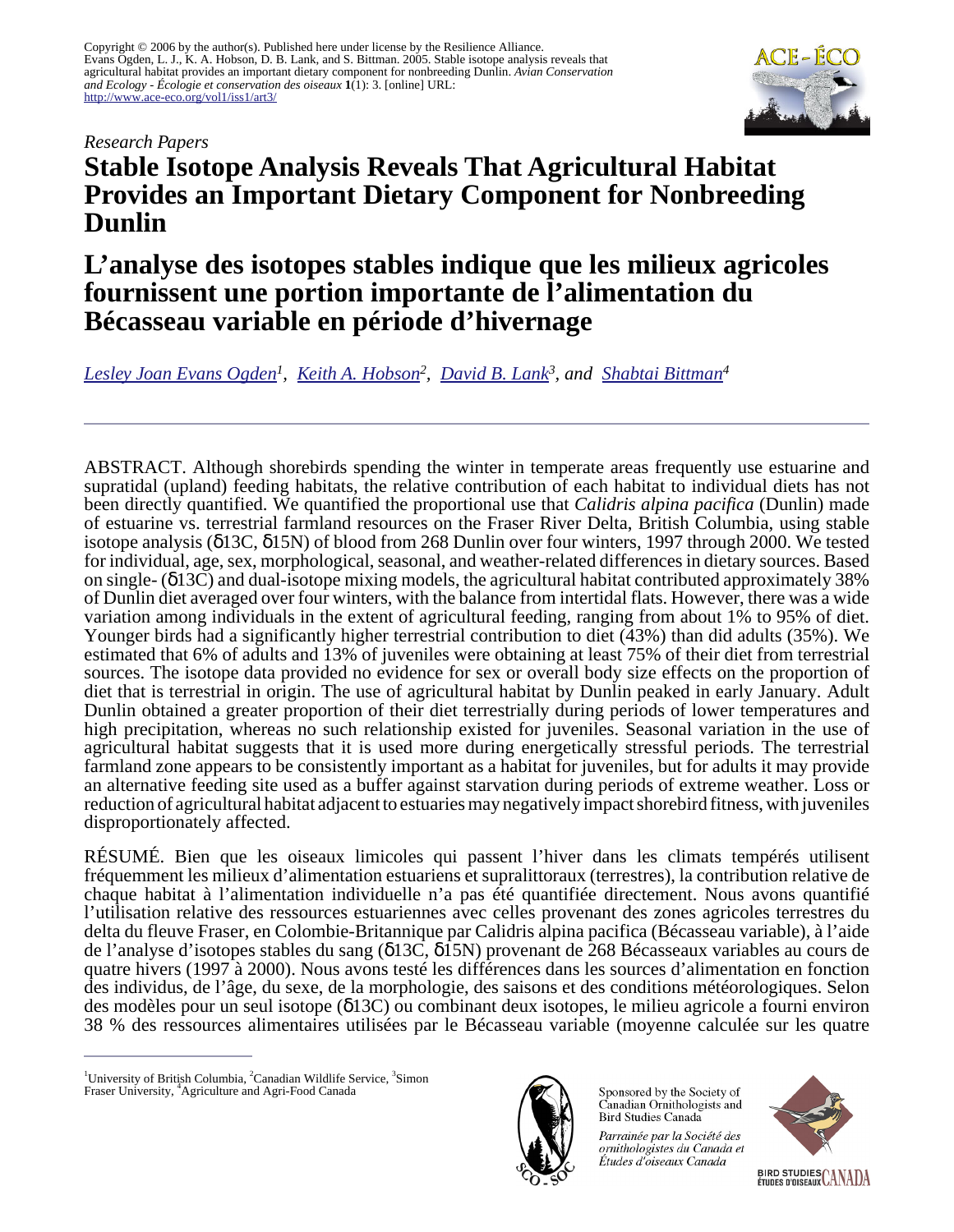hivers), le reste provenant de la zone intertidale. Toutefois, d'importantes variations ont été notées entre individus, la proportion d'alimentation en milieu agricole représentant de 1 % à 95 % de leur diète. Chez les jeunes oiseaux, l'apport alimentaire terrestre (43 %) était beaucoup plus élevé que chez les adultes (35 %). Nous avons estimé que chez 6 % des adultes et 13 % des juvéniles obtenaient au moins 75 % de leur régime alimentaire de source terrestre. Les données isotopiques n'ont révélé aucune corrélation entre le sexe et la taille corporelle générale et la proportion du régime alimentaire provenant de source terrestre. L'utilisation de l'habitat agricole par le Bécasseau variable a culminé au début de janvier. Les adultes ont obtenu une plus grande proportion de leur apport alimentaire en milieu terrestre pendant les périodes plus froides avec de fortes précipitations, tandis que cette relation n'était pas observée chez les juvéniles. Les variations saisonnières en matière d'utilisation des habitats agricoles suggèrent qu'ils sont utilisés plus intensivement durant les périodes de stress énergétique. Les zones agricoles terrestres semblent avoir une importance constante comme habitat pour les juvéniles, tandis qu'elles représentent des lieux d'alimentation alternatifs pour les adultes et fournissent un apport alimentaire d'urgence lorsque les conditions météorologiques sont extrêmes. La perte ou la réduction des habitats agricoles adjacents aux estuaires pourraient avoir un effet négatif sur la condition des oiseaux limicoles, les juvéniles étant touchés de façon disproportionnée.

Key Words: *carbon-13, nitrogen-15, shorebirds, non-breeding ecology, supratidal habitat use, Calidris alpina pacifica, diet*

## **INTRODUCTION**

Conservation of increasingly threatened coastal habitats has been identified as a key strategy for stemming the population declines currently seen in many species of North American shorebirds (Brown et al. 2001, Donaldson et al. 2001). In shorebirds, most adult mortality takes place during migration or on the wintering grounds, and, given their relatively low reproductive rates, shorebird populations are particularly sensitive to factors that affect adult survivorship during the nonbreeding phase, when shorebirds typically concentrate at high densities (Myers et al. 1987, Evans 1991). Protecting nonbreeding habitats is therefore a critical priority. In some coastal areas, loss of intertidal foraging habitats because of land "reclamation" may be partially offset by agricultural practices that provide waterbird feeding habitat (Colwell and Dodd 1997). Nonbreeding shorebird use of agricultural land in addition to intertidal habitats has been widely documented in western Europe (e.g., Goss-Custard 1969, Fuller and Youngman 1979, Fasola and Ruiz 1996, Masero and Pérez-Hurtado 2001, Smart and Gill 2003) and the United States (White and Harris 1966, Colwell and Dodd 1995, Warnock et al. 1995, Rottenborn 1996, Elphick and Oring 1998, Sanzenbacher and Haig 2002). In the UK, foraging in pastures may be crucial to over-winter survival in at least one species, the Curlew *Numenius arquata* (Townshend

1981). Knowledge about the importance and use of supratidal habitats such as coastal farmland during the nonbreeding season will augment our ability to assign priorities for conservation.

Within shorebirds, as for many taxa (Conradt et al. 2000), differential habitat use by sex or age, known as habitat segregation, is common during the nonbreeding season. Male and female shorebirds often use different habitat types (Townshend 1981, Puttick 1984, Marra 2000), and habitat segregation by sex is commonly attributed to differences in the structure of the feeding apparatus, particularly bill lengths (Townshend 1981). Habitat segregation by age has been attributed to age-related behavioral, physiological, or morphological differences that result in less efficient feeding by juveniles vs. adults on certain prey types (Marchetti and Price 1989, Hockey et al. 1998) or a competitive advantage of adults over juveniles (Burger 1980, Goss-Custard et al. 1982, Goss-Custard and Le V. dit Durell 1983). Habitat use may also vary seasonally as a result of fluctuating environmental conditions such as weather and day length that can influence prey availability (Goss-Custard 1970, 1984, Evans 1976, Pienkowski 1981), an individual's thermoregulatory costs, (Kelly et al. 2002), and predation vulnerability (Yasué et al. 2003) or "escape performance" (Lank and Ydenberg 2003). Intrinsic differences between males and females, and between juveniles and adults, may mean that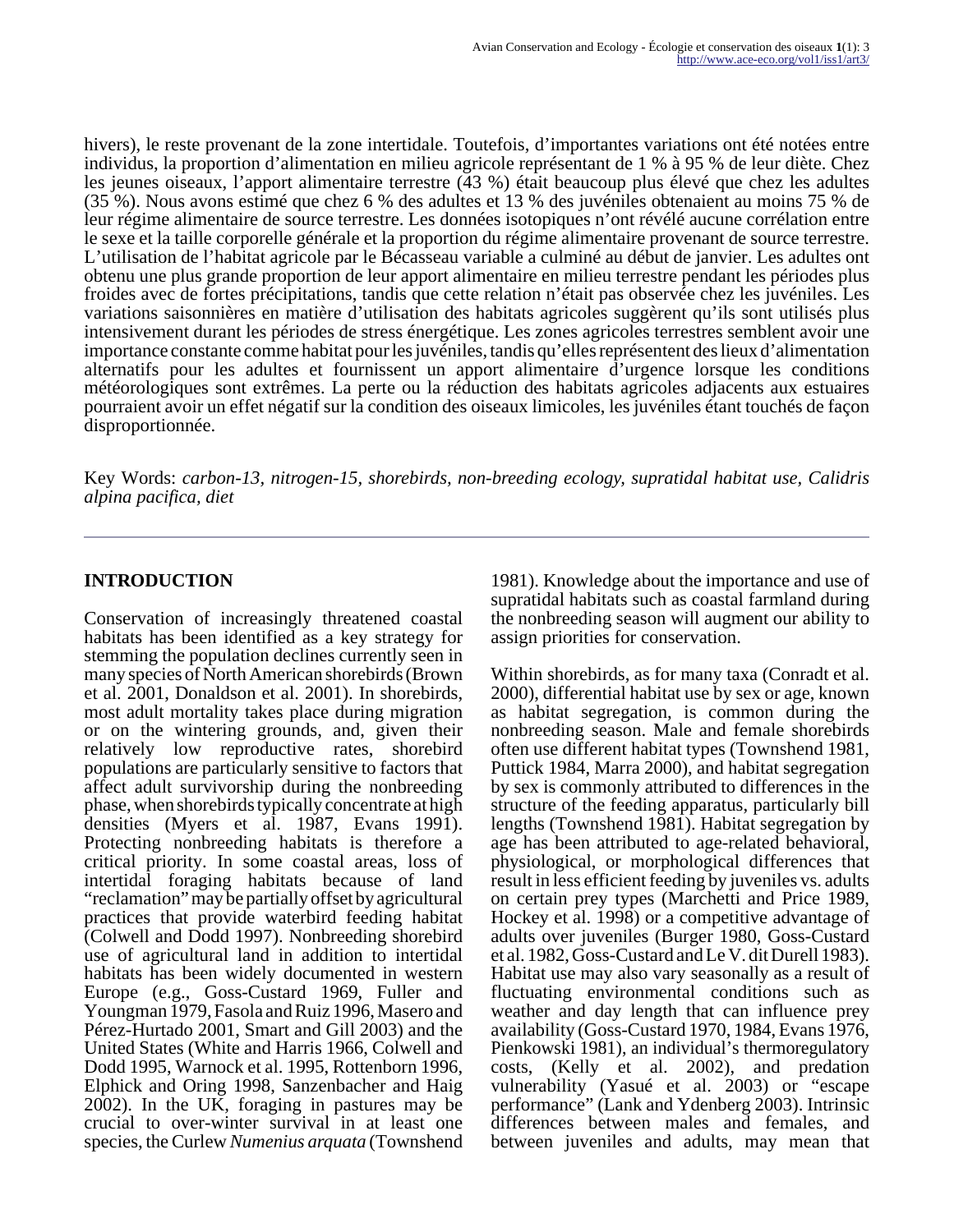environmental conditions have disproportionate effects, leading to differential habitat use because of trade-offs between starvation and predation risk (Dierschke 1998, Burns and Ydenberg 2002). Habitat segregation by age or sex can have implications for population demography if there is a disproportionate loss of particular habitat types.

In the Fraser Delta, British Columbia, Canada, prior studies have reported that nonbreeding Dunlin (*Calidris alpina pacifica*) and other shorebird species use coastal farmland for roosting and feeding (Butler 1999, Shepherd 2001), although the estuarine intertidal flat of the Fraser Delta has been assumed to be their primary feeding habitat. We predicted finding sex and age differences in the proportional dietary contribution of these adjacent habitats to Dunlin mediated by intrinsic sex- and age-related differences as well as their interaction with environmental conditions and seasonal factors. Male and female Dunlin differ substantially in bill morphology and body size. Although there is an overlap of 30–59% (MacLean and Holmes 1971), females have longer bills, on average, than males (Warnock and Gill 1996). Estuarine intertidal invertebrates such as small annelids burrow deeper into the substrate under certain conditions such as heavy rainfall (Shepherd 2001), whereas the opposite occurs with terrestrial invertebrates (Colwell and Dodd 1997). We predicted an overall increase in the use of terrestrial habitat during periods of heavy rain, but, because deeper intertidal prey would be less available to males than to the longer-billed female Dunlin under such conditions, we predicted an overall male bias in terrestrial feeding.

Compared with older birds, shorebirds in their first winter of life are less experienced at foraging, competing with conspecifics, and avoiding predators (Marchetti and Price 1989). Shorebirds are thought to feed in alternative habitats when they cannot fulfill their energy requirements on the intertidal alone (Smart and Gill 2003). For Dunlin, we expected colder conditions to increase energy demands and starvation risk, and predicted an overall increase in field feeding during lower temperatures and higher wind speeds. Juvenile shorebirds often forage in habitats higher in predation risk than do adults (Cresswell 1994, Warnock 1994, Dierschke 1998), probably because they face a greater risk of starvation than adults. Therefore, we predicted that juveniles would be more likely than adults to feed in the terrestrial zone,

which has been shown previously to be a riskier habitat in terms of predation (Shepherd 2001).

Although Dunlin spend proportionally more time foraging on intertidal flats than in fields (Shepherd 2001), the relative precedence of estuarine vs. terrestrial food in the diets of Dunlin has not previously been quantified. We used stable isotope analysis as a tool to determine the relative dietary importance of agricultural habitat to Dunlin. This approach was ideal for our study because marine and terrestrial food webs are isotopically distinct. We investigated individual, age, sex, seasonal, and weather-related variation in the extent of terrestrial vs. estuarine feeding. This research was part of a broader study aimed at elucidating the importance of farmland to shorebirds wintering in the Fraser Delta (Evans Ogden 2002). There is increasing development pressure on traditional agriculture in this region. In particular, the loss of open soil fields to the construction of industrial greenhouses has seen nearly 2% of the delta's agricultural land reserve converted to greenhouses since 1996. This study therefore contributes knowledge valuable to habitat conservation planning for nonbreeding shorebirds.

# **METHODS**

# **Study area**

As seen in Fig. 1, the intertidal flats of the Fraser Delta (49°10'N, 123°05'W), the largest estuary on Canada's west coast, provide habitat for internationally significant numbers of migrating and overwintering shorebirds, waterfowl, and raptors (Butler and Campbell 1987). Dunlin are the most numerous shorebird species overwintering in the delta, with an average winter population size of 30,000 (Butler 1994). Dunlin begin to arrive in the delta as early as July, but most of them arrive at the beginning of October (Evans Ogden 2002) and are thereafter highly site-faithful residents until their departure in April (Shepherd 2001). The delta consists of approximately 257 km² of intertidal flat adjacent to approximately 127 km² of land farmed since the late 1800s, when natural salt marshes were diked and converted to agricultural use. Farmland is the largest component (51%) of the terrestrial zone available to Dunlin in the delta (Butler and Campbell 1987). In winter, the farmland habitat consists of a mosaic of fields, including bare earth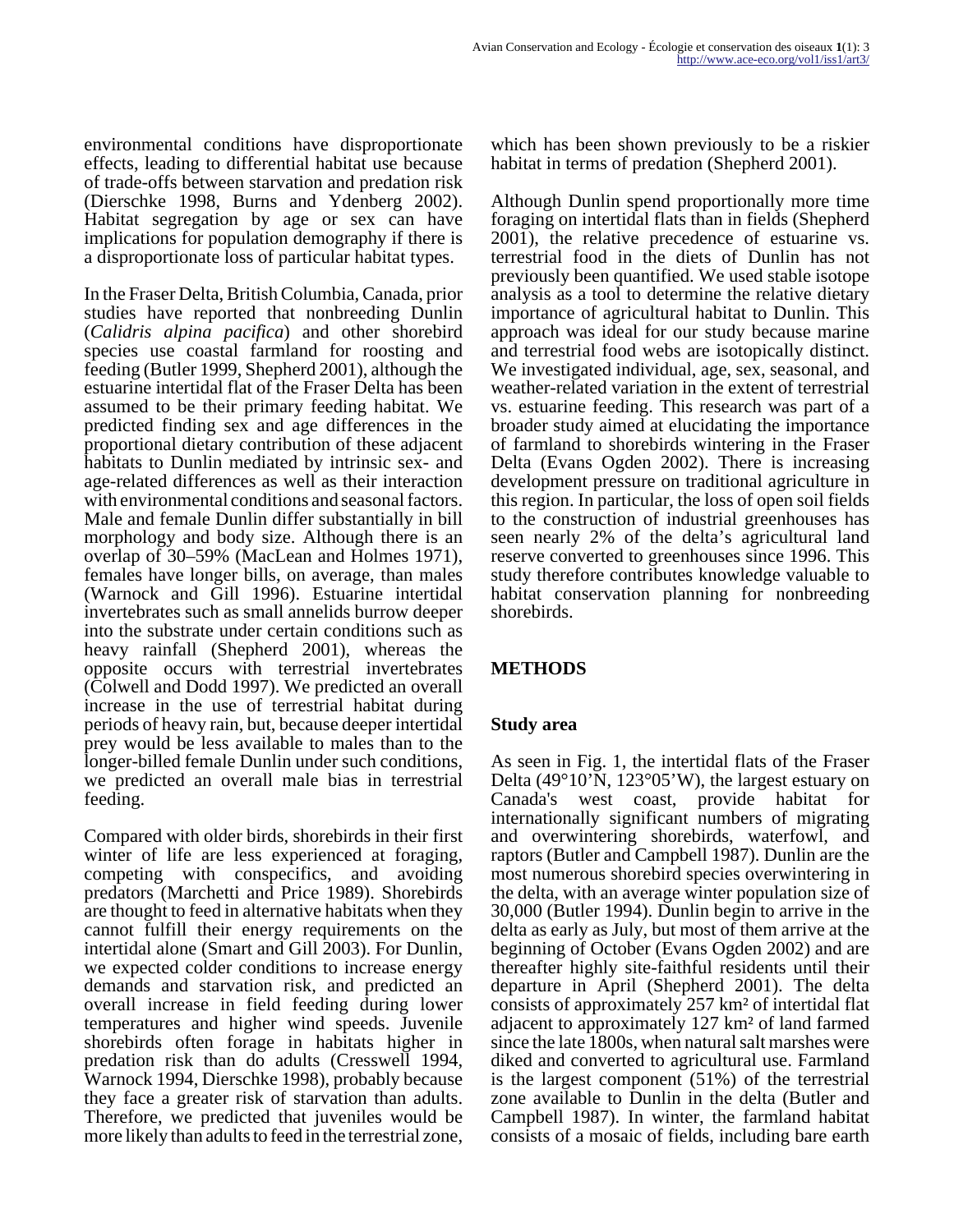with or without crop stubble; cover crops such as winter wheat; perennial grasses; winter vegetable crops such as cabbage; and berry crops. The delta has a semidiurnal mixed tidal regime, and tide levels in part drive the timing of use of estuarine vs. adjacent agricultural habitats. The terrestrial habitat is used particularly during high tides, which in winter can inundate the entire surface area of intertidal flat. However, a radio telemetry study recently elucidated extensive nocturnal foraging activity in fields during winter (Shepherd and Lank 2004), when tides are significantly lower than during the day, thus suggesting that abiotic and/or biotic factors other than tidal variation are also involved.

#### **Bird capture and sampling**

Two hundred and eighty-six Dunlin were captured between October and April over the winters of 1997–1998 through 1999–2000, and in November 2000, using mistnets and a floating clap net (L. J. Evans Ogden, *unpublished data*) placed around the Fraser Delta (Fig. 1). In 1997–1998, birds were captured at night in agricultural fields adjacent to the coastal intertidal flats. However, low densities of Dunlin in these fields resulted in low capture success and a small sample size, and in 1998–1999, birds were captured in fields and at two locations on the intertidal flats of Boundary Bay (49° 00'N, 123°0 'W) and Brunswick Point, (49°03'N, 123° 01'W). In 1999–2000, all birds were captured on the intertidal flats at Brunswick Point. Birds were captured within 3 h of high tide, usually on an ebbing tide, during the hours of darkness, which varied seasonally between 1600 and 0800 PST. We did not conduct a full season of sampling in 2000–2001, but include here Dunlin captured on two dates in November 2000 for which blood samples were taken prior to an experimental study of these individuals in captivity (Evans Ogden et al. 2004).

We measured length of culmen, tarsus, and wing chord; aged birds as juvenile, i.e., in their first year of life, or adult using plumage characteristics (Warnock and Gill 1996); determined mass; and extracted a 300-µL blood sample from the brachial vein of each bird. A sufficient volume of blood for isotope analysis was obtained from 268 of the 286 captured birds. Culmen length was measured from bill tip to the margin between the mandible and feathers at the center of the upper mandible. Tarsus was measured from between the second toe to the

tarsal-tibia joint, with the leg held so that the tarsus was perpendicular to the tibia. Wing chord was measured as the flattened length of the longest primary feather. We used whole blood, which provided an indication of diet source integrated over a time window of at least  $21 \pm 1$  d or two half lives. based on laboratory studies of captive Dunlin to determine turnover times of  ${}^{13}C$  and  ${}^{15}N$  (Evans Ogden et al. 2004). To ensure that all Dunlin would have isotopic signatures indicative of their winter diet and retain no residual signature from their summer breeding grounds, Dunlin captured prior to 24 November were excluded from our analyses.

#### **Isotope methods and analyses**

Stable-isotope analyses of animal tissues and their potential prey is a powerful and well studied means of quantifying relative contributions of isotopically distinct dietary components (Hobson and Wassenaar 1999). The relative contribution of terrestrial vs. marine-derived protein in the diets of birds has been estimated using stable-carbon  $(\delta^{13}C)$ and nitrogen  $(\delta^{15}N)$  isotope ratios, because foodweb components differ significantly and predictably between marine and C-3 terrestrial ecosystems (reviewed by Hobson 1999). The evidence suggests that isotopic incorporation into body tissues does not vary with an organism's age (e.g., Minagawa and Wada 1984), and differences in isotopic discrimination factors, i.e., the isotopic difference between food source and tissues, between individuals are small (e.g., Hobson and Clark 1993), so that individual differences in isotopic values can usually be ascribed to individual differences in diet. Stable isotope analysis provides several benefits in comparison with traditional methods for quantifying diet, such as the analysis of stomach and fecal contents (Cree et al. 1999). In particular, stable isotope analysis (1) provides information for all the individuals sampled, including those with empty stomachs; (2) avoids the bias resulting from the differential digestion of soft- vs. hard-bodied prey; (3) provides information on the foods assimilated, not just ingested; (4) gives information on diet assimilated over a relatively long time window, rather than just the time "snapshot" provided by stomach and fecal analysis; (5) provides long-term information on habitat use without the logistical difficulties of marking and resighting; (6) can be performed using a variety of tissues depending on the time frame of interest; and (7) can be nonlethal. This method is ideally suited to this study, because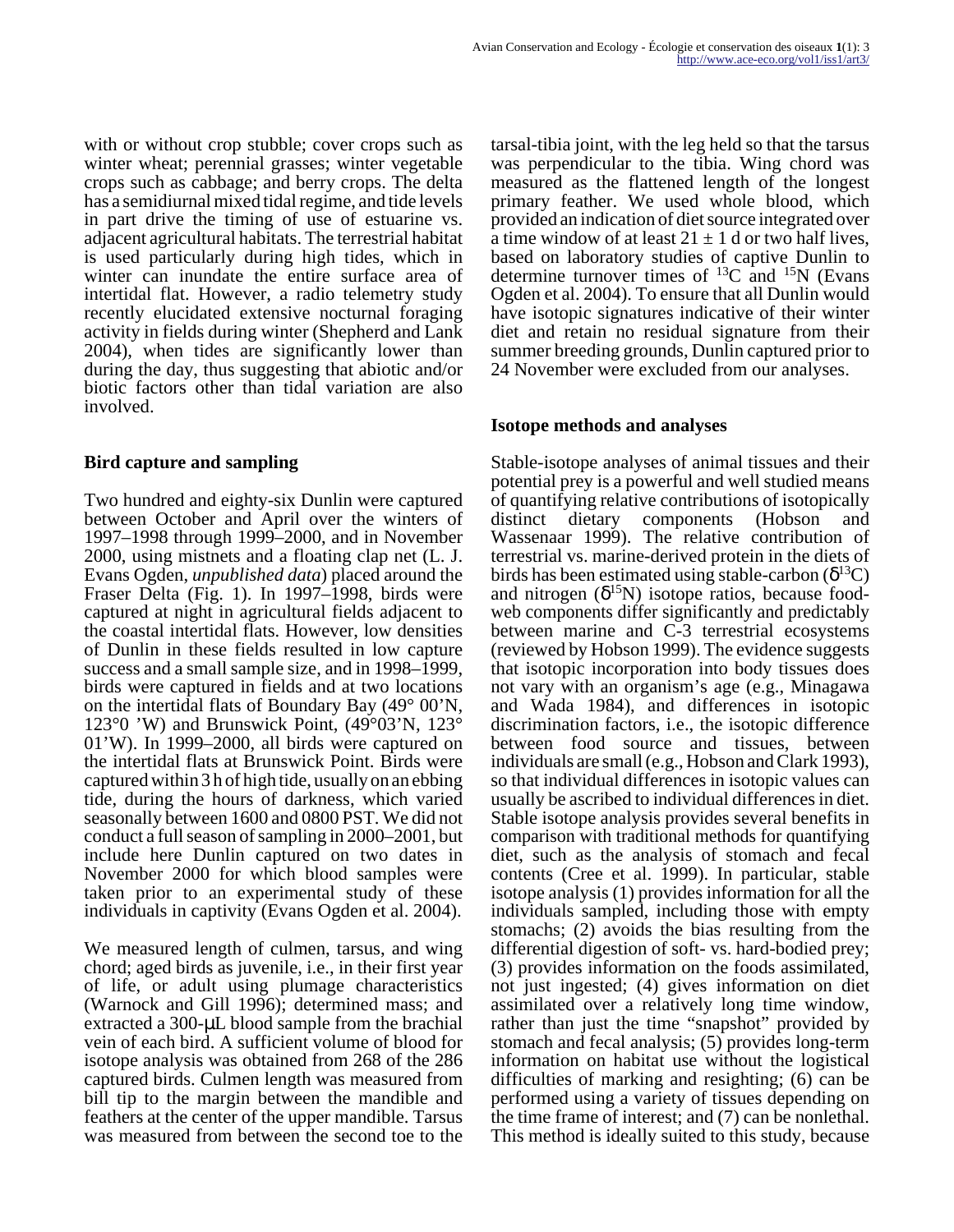**Fig. 1**. Agricultural lands in the Fraser River Delta (gray shading). Arrows indicate locations of Dunlin capture and invertebrate sampling. Numbers indicate year of sampling for Dunlin commencing 1997–1998. Letters indicate type of invertebrates sampled:  $A =$  terrestrial invertebrates,  $B =$  estuarine invertebrates.



it provides time-integrated insights into winter diet and because many Dunlin prey are soft-bodied organisms (e.g., Warnock and Gill 1996) that are quickly digested and therefore difficult or impossible to detect in dissected stomachs or feces (e.g., Duffy and Jackson 1986). Some previous studies using this technique have raised concerns regarding the metabolic routing of nutrients, in that isotope analysis of tissues provides relatively good estimates of protein pathways but not of carbohydrate or lipid pathways (Hobson and Bairlein 2003). However this is not a major concern in our study because Dunlin eat almost exclusively protein-rich invertebrates.

Dunlin were consistently observed flying into and feeding in terrestrial habitats during diurnal and nocturnal habitat surveys at high tide (Evans Ogden 2002), and the few alternate terrestrial habitats available are not recognized as frequently used by Dunlin, e.g., suburban and industrial areas, wooded areas, a golf course, and a bog (Butler and Campbell 1987, Shepherd 2001). Thus, we assumed that terrestrial signatures reflected diet assimilated via feeding in agricultural fields. Our isotopic model was based, then, on delineating protein inputs from a terrestrial C3 ecosystem vs. estuarine mudflats that experienced mixed marine and freshwater inputs. Using our data, we were not able to distinguish between the different types of agricultural fields in which birds fed, but data on selection of field type are presented elsewhere (Evans Ogden 2002).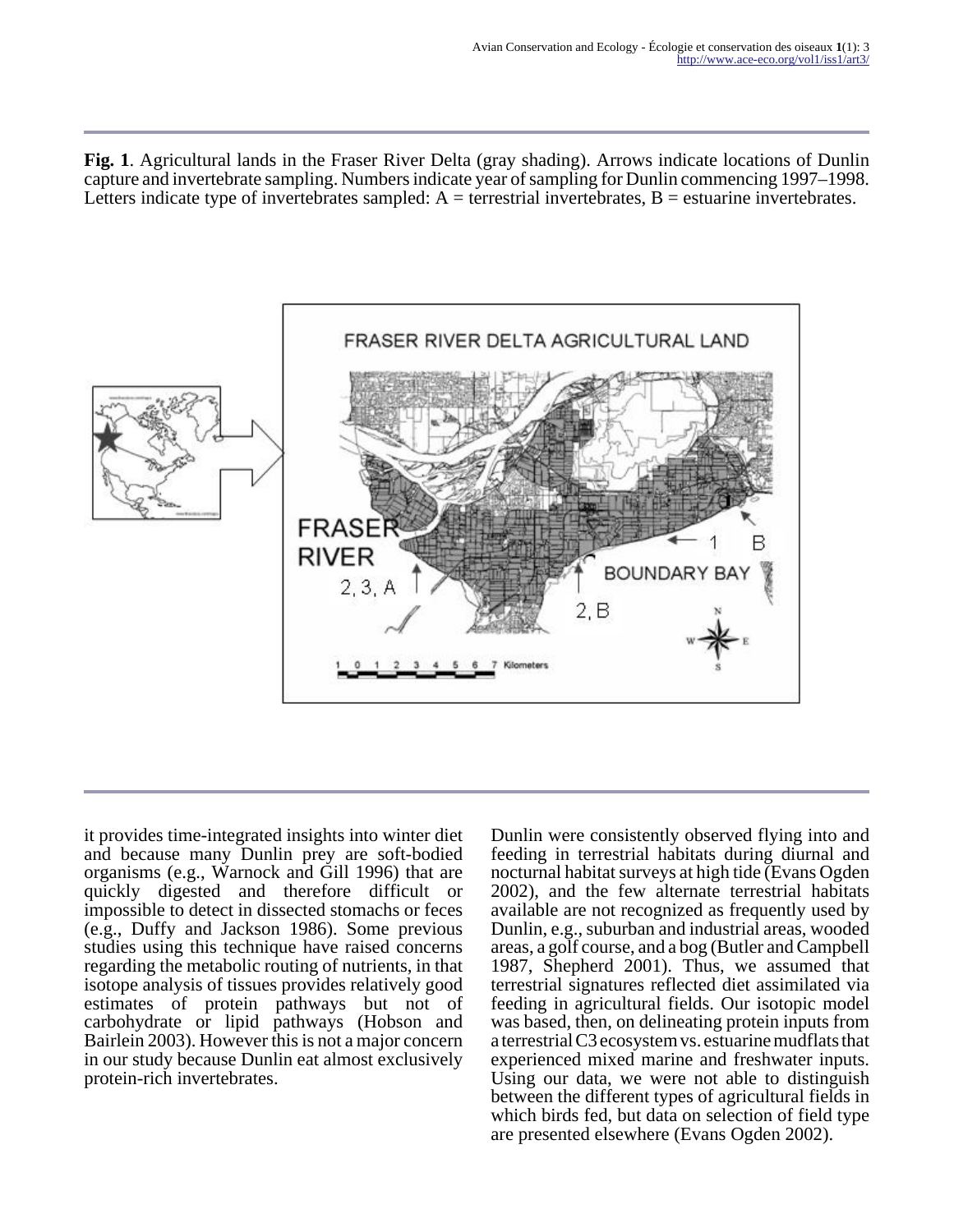To delineate the isotopic end points of the local system, i.e., the terrestrial and estuarine ecosystems used by Dunlin, we obtained intertidal invertebrate samples from P. Shepherd, who collected samples along transects at Boundary Bay and Mud Bay in February 1996. Terrestrial invertebrates were opportunistically collected along transects within fields adjacent to Brunswick Point (Fig. 1) in March 2002. Our collection included major food items known to be used locally by Dunlin (Shepherd 2001, Evans Ogden 2002; E. H. McEwan and K. Fry, *unpublished data*) to confirm isotopic signatures for these habitats. Whole-organism invertebrate samples were stored frozen and later freeze-dried prior to laboratory analysis. Diet-blood isotopic discrimination values of  $+1.3\%$  for  $\delta^{13}$ C values and +2.9‰ for  $\delta^{15}N$  values were applied to dietary endpoint values based on those established for Dunlin (Evans Ogden et al. 2004). Because Dunlin are dietary generalists, we may not have captured the full isotopic range of their potential prey. To address this concern and for comparative purposes, we also collected tissue samples in April 1999 from avian species that were consumers in exclusively marine and exclusively terrestrial habitats, i.e., whitewinged scoter (*Melanitta fusca*) and American robin (*Turdus migratorius*), respectively. Weather data for Vancouver International Airport, situated on the coast of the same delta approximately 15 km north of our study area, were obtained from Environment Canada.

Laboratory analyses were performed at the University of Saskatchewan in Saskatoon. Prior to isotopic analysis, freeze-dried samples were ground to a fine powder in an analytical mill. Stable-carbon and nitrogen isotope assays were performed on 1 mg subsamples of homogenized materials by loading into tin cups and combusting at 1800°C in a Robo-Prep elemental analyzer (Europa Scientific, Crewe, UK). The resultant  $CO_2$  and  $N_2$  gases were analyzed using an interfaced Europa 20:20 continuous-flow isotope ratio mass spectrometer (Europa Scientific, Crewe, UK), with every five unknowns separated by two laboratory standards. Stable isotope abundances were expressed in δ notation as the deviation from standards in parts per thousand (‰) according to the following equation:

$$
\delta X = \left[ (R_{\text{sample}}/R_{\text{standard}}) \text{-}1 \right] \ge 1000 \quad (1)
$$

where *X* is <sup>13</sup>C or <sup>15</sup>N and *R* is the corresponding ratio <sup>13</sup>C/<sup>12</sup>C or <sup>15</sup>N/<sup>14</sup>N. The  $R_{standard}$  values were the PeeDee Belemnite for  $^{13}$ C and atmospheric N<sub>2</sub> for <sup>15</sup>N. Replicate measurements of internal laboratory standards (albumen) indicate measurement errors of  $\pm$  0.1‰ and  $\pm$  0.3‰ for stable-carbon and nitrogen isotope measurements, respectively.

#### **Statistical analyses**

A k-Nearest Neighbor randomization test (Rosing et al. 1998) was used to determine whether end-point species were significantly separated in isotope space. This test treats  $\delta^{13}C$  and  $\delta^{15}N$  values as spatial data. It calculates the probability that two observed samples are derived from the same population compared with the probability that samples with the same values were generated at random. We used 10,000 randomizations of the data to calculate probabilities. Using this approach confirmed that end points were bivariately and significantly different from each other  $(P < 0.00001)$ . We then used both a dual-isotope mixing model (Phillips and Gregg 2001) and a single-isotope  $\delta^{13}$ C linear model to determine the relative proportion of each ecosystem, i.e., estuarine vs. terrestrial, in the Dunlin diet. We compare the results of these two approaches. We reasoned that  $\delta^{13}$ C values might provide a more robust indicator of estuarine vs. farmland use because nitrogen-based fertilizers have likely been used on the agricultural land (e.g., Macko and Ostrom 1994). We express our results as the proportion of diet derived from terrestrial sources. We calculated the mean proportional values for each sample group separately by capture site and year.

As recommended by Ben-David and Schell (2001), we used mixing models only to provide an index of proportional use and performed subsequent statistical analyses using  $\delta^{13}$ C and model residuals as the best indicator of estuarine vs. terrestrial diet source. We applied an inverse absolute value transformation to improve normality for  $\delta^{13}C$ values. To investigate site and temporal, i.e., seasonal and yearly, trends in our data, we used a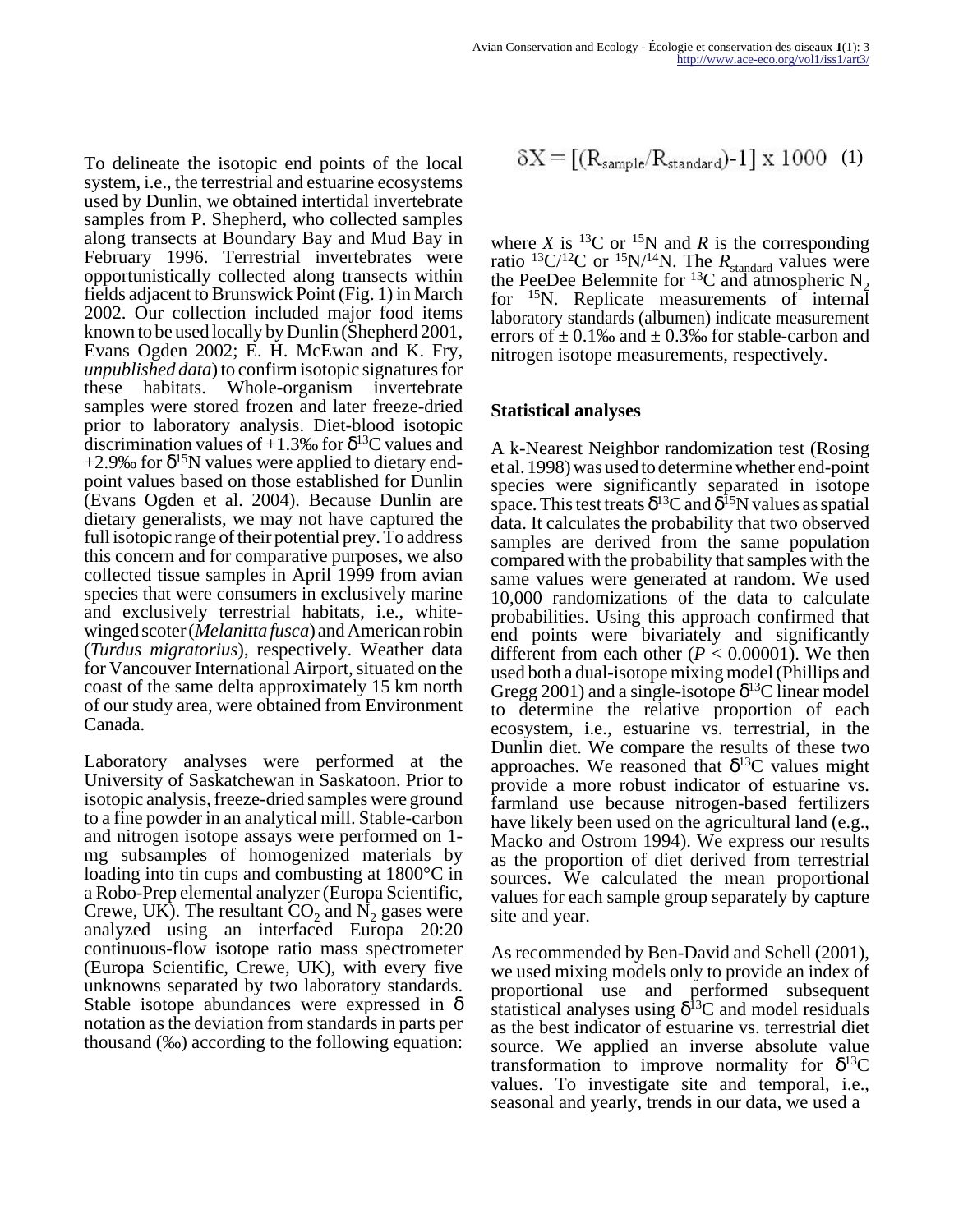general linear PROC MIXED model, maximum likelihood method (SAS Institute 2000), with (|  $\delta^{13}C$ <sup>-1</sup>) as the dependent variable and the date, capture site, and year as factors. We then used residuals from this model to correct for these effects in a second model testing for age, skeletal size as a proxy for sex, morphological differences, and environmental factors. It was not possible to test directly for year effects independent of site effects in our data, because not all sites were investigated in all years. Therefore, we tested for differences between all possible year-site combinations.

Age was entered into the models scored as a dummy variable  $(0 =$  juvenile or  $1 =$  adult). To obtain generalized measures of structural body size independent of mass as a proxy for sex, a principal components analysis was performed with data on culmen length, flattened wing chord, and tarsus length. We then used the broken stick model (Jackson 1993) to determine how many principal components could be meaningfully interpreted. Only the first principal component was interpretable based on this analysis. To examine whether dietary differences were reflected in body condition, a regression of  $\delta^{13}$ C vs. both absolute mass and sizecorrected body mass using residuals from a regression of mass vs. tarsus was performed. To determine how much of the seasonal variation in field feeding could be explained by environmental factors, we used averages for the previous 21 d for minimum temperature, average rainfall, and average wind speed. Because these variables were intercorrelated, we performed principal components analyses (PCA) to obtain uncorrelated linear combinations of weather variables. The first two principal component scores from the PCA on weather variables were intepretable based on the broken stick model (Jackson 1993). We recognize that, by using 21-d averages for these weather data, we cannot capture Dunlin response to short-term events such as storms. Nevertheless, using this 21 d average for weather provides us with the same time window obtained for diet from the stableisotope signatures, and the findings should represent habitat responses to longer-term weather trends.

# **RESULTS**

Applying the two-isotope mixing model and the simple linear model based on  $\delta^{13}$ C measurements and our established end points (Table 1), we determined that the proportions of diet attributed to estuarine and terrestrial sources for individual Dunlin ranged from 1% to 95%. Using the mean isotopic values for Dunlin over the four-winter period (Fig. 2), the proportion of diet attributed to terrestrial sources was 38%, with the identical value obtained from both model calculations. Mean terrestrial proportion of diet for each of the six sample groups of Dunlin, separating years and capture sites and calculated using both models, ranged from 28% to 64% (Table 2). Dunlin  $(n = 12)$ from one capture site at Boundary Bay fields in year one were excluded from the model and subsequent analyses because the distribution of their residuals was significantly different from all the others. Values for robins and terrestrial invertebrates were virtually identical (Fig. 2). Values for white-winged scoters and estuarine invertebrates were almost identical in the  $\delta^{13}$ C dimension but differed by nearly 2‰ in  $\delta^{15}N$ . As expected, the mean  $\delta^{15}N$ value for Dunlin was higher than the mean  $\delta^{15}N$ value for the estuarine invertebrates, one of their major prey, but was less than the  $\delta^{15}N$  value for white-winged scoters, indicating the higher marine component of the scoter diet.

Stable-carbon isotope values varied seasonally, with signatures most terrestrial in early winter (Fig. 3). A cubic equation best described seasonal trends in  $\delta^{13}$ C values and was a better fit for the data in terms of higher  $r^2$  values and lower  $p$  values compared with linear (not significant) and quadratic models. Because the isotopes in our blood samples were integrated over a period of weeks and not hours, our data did not allow exploration of shorterterm day/night differences in field feeding. As seen in Fig. 4, there was high variability in the proportional contribution of terrestrial habitat to diet over the four-winter period (coefficient of variation  $= 57\%$ ).

In the principal components analysis (PCA) of weather variables, the first principal component (PC1) eigenvectors accounted for 64% of the variance, had positive signs for each measure (magnitudes 0.40–0.67), and was interpreted as capturing overall storminess, which occurs principally as warmer rainy vs. cooler drier weather. The second principal component (PC2) accounted for 29% of the variance, with a positive weighting on minimum temperature and negative weightings on total precipitation and wind speed, reflecting less frequent calm, sunny, drier periods vs. cooler wet ones. In the PCA of morphological parameters, the PC1 eigenvectors accounted for 61% of the variance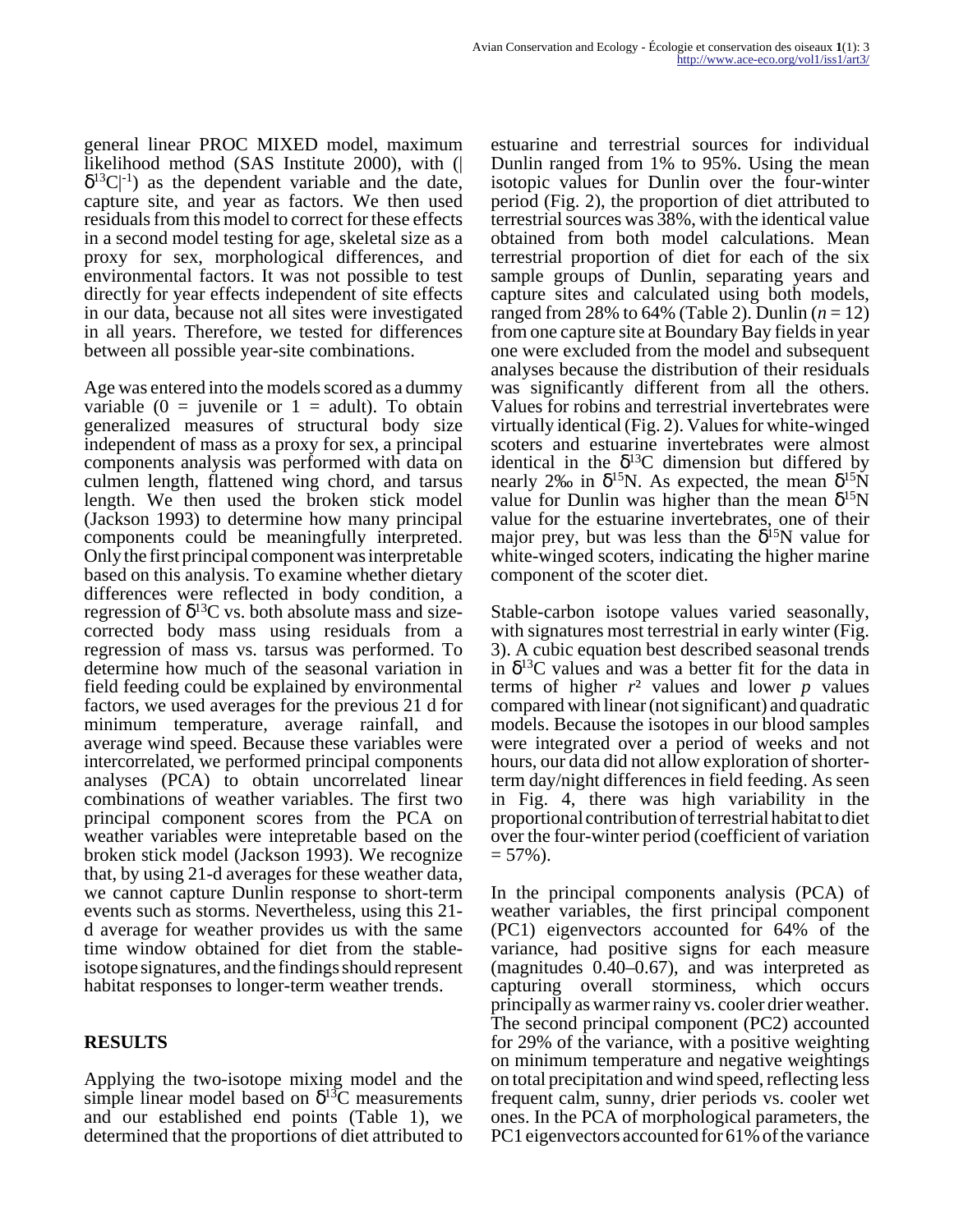**Fig. 2**. Isotopic values (mean  $\pm$  SD  $\delta^{15}N$  and  $\delta^{13}C$ ) for Dunlin whole blood (all years combined,  $n = 268$ ), estuarine invertebrates ( $n = 21$  samples), and terrestrial invertebrates ( $n = 16$  samples). End points illustrated here are raw values and are not corrected by known fractionation factors. Samples of scoter (*n* = 5) and American robin  $(n = 5)$  are muscle tissue.



and had positive signs of similar magnitudes for each measure (0.54–0.60), and PC1 was interpreted as a measure of body or skeletal size.

Age was the only variable that explained a significant proportion of the variance in the multivariate model of isotope compositions, and no other morphometric or environmental variable improved a fit from a univariate model including age  $(F_{1,246} = 5.05, P = 0.026)$ . Neither of the PCA scores for weather was a significant main factor in the model, although the interaction PC2-weather, i. e., calm, warm, and dry vs. cool and wet, and age was significant  $(P < 0.05)$  in a model that incorporated all the factors and their interactions with age. No other interactions with age were significant. Further testing revealed a weak but significant inverse relationship between fieldfeeding and temperature for adult Dunlin  $(r^2 =$ 0.034,  $F_{1,154}$ = 5.45,  $P = 0.021$ ), but not for juveniles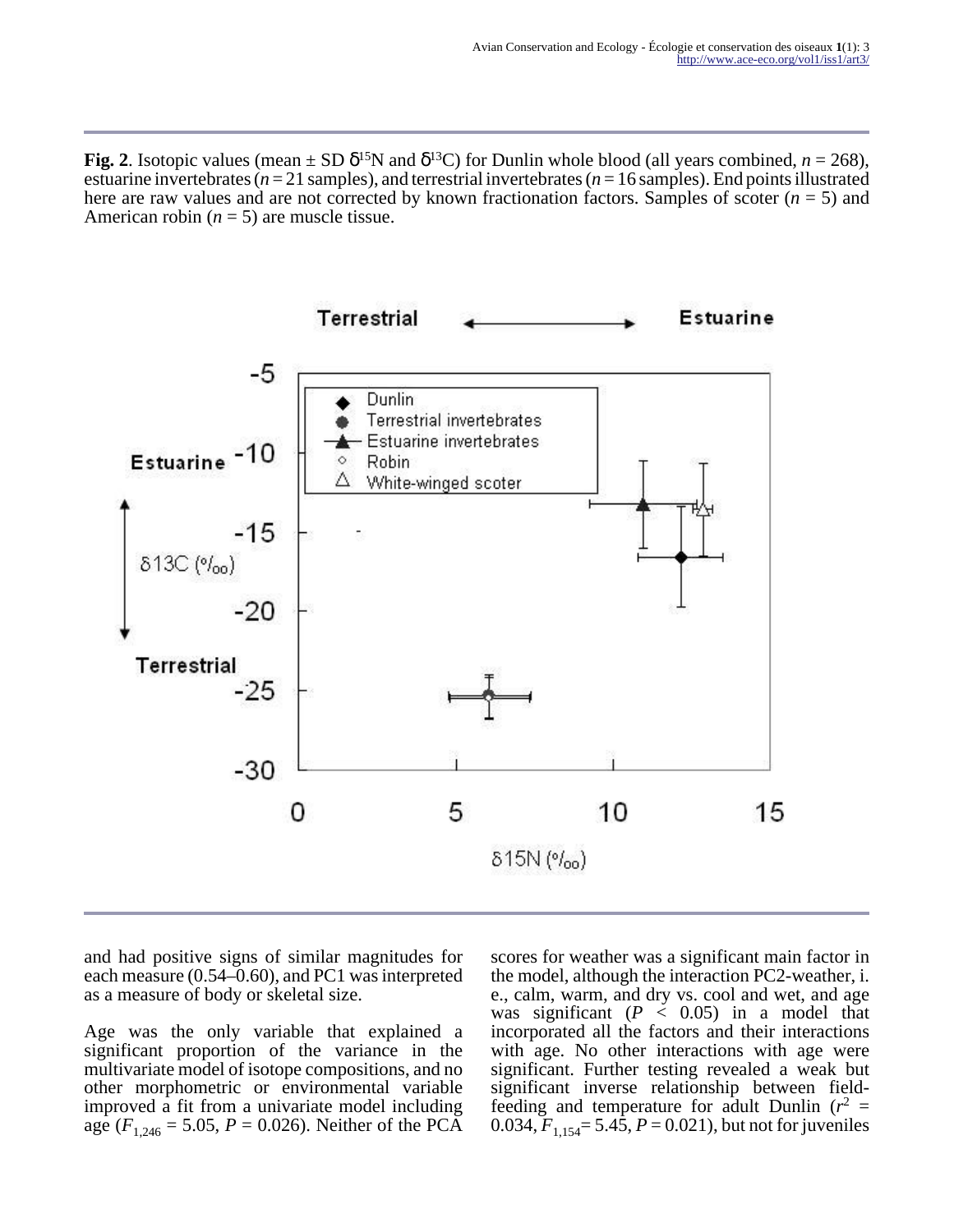|             |                                                                               |                  | $\delta^{15}N(\%0)$ |           | $\delta^{13}C(\%_0)$               |  |
|-------------|-------------------------------------------------------------------------------|------------------|---------------------|-----------|------------------------------------|--|
| Location    | Species sampled                                                               | $\boldsymbol{N}$ | Mean                | <b>SD</b> | <b>SD</b><br>Mean                  |  |
| Estuarine   | Clam (Macoma sp., $Mya$<br>sp.)                                               | $4^{\dagger}$    | 9.75                |           | $(2.73)$ -17.21 $(3.53)$           |  |
|             | Snails ( <i>Bittium</i> sp.)                                                  | 8                | 9.90                |           | $(1.50)$ -11.00 $(1.67)$           |  |
|             | Polychaete annelids                                                           | 9‡               |                     |           | 12.38 (0.79) -15.19 (1.88)         |  |
|             | Total                                                                         | 21               |                     |           | $10.94$ $(1.95)$ $-13.98$ $(3.25)$ |  |
| Terrestrial | Earthworm (Lumbricus sp.)                                                     | 13               | 6.12                | 1.36      | $-24.94(1.01)$                     |  |
|             | Insects (Coleoptera:<br>Carabidae;<br>Diptera: Cyclorrhapha and<br>Tipulidae) | $3^{\S}$         | 5.76                |           | $(0.81)$ -27.18 $(0.89)$           |  |
|             | Total                                                                         | 16               | 6.05                |           | $(1.26)$ $-25.36$ $(1.31)$         |  |

#### **Table 1**. Isotopic values for estuarine and terrestrial invertebrate samples of Dunlin prey species.

†Each sample contained three individuals (i.e., 12 in total).

‡ Each sample contained >50 individuals, with exact total not counted.

§Each sample contained five individuals.

 $(r^2 = 0.0002, F_{1,90} = 0.02, P = 0.90)$  (Fig. 5). A significant positive relationship was found between precipitation and field-feeding for adults ( $r^2 = 0.10$ ,  $F_{1,174} = 20.43, P < 0.0001$ , but not for juveniles ( $r^2$  $= 0.19, F<sub>1,18</sub> = 4.21, P = 0.06$  (Fig. 6), which may be explained by the smaller sample size of the juveniles.

### **DISCUSSION**

For most Dunlin, the majority of the winter diet was derived from intertidal flats, but more than a third was obtained from terrestrial habitat. This is comparable with a population of Redshanks wintering in southwestern Spain, where individuals obtained a mean of 23% of their total daily energy requirement from feeding in supratidal *salinas* or anthropogenic salt pans during the winter, and 82% during premigration (Masero and Pérez-Hurtado 2001). Interestingly, we found wide variability in the extent to which individuals fed in fields, ranging from little or no use to very high use (up to 95  $\pm$  22%). These extreme intraspecific differences in behavioral strategies have been found in other studies (Warnock et al. 1995, Shepherd 2001), and merit further study. Seasonal variation in the use of terrestrial habitat suggests that it may be used as a supplementary resource during energetically stressful periods. Nevertheless, the extreme individual variation suggests that fields are the primary foraging habitat for some birds. This is consistent with observations of small numbers of Dunlin seen feeding in fields even at low tide (L. J. Evans Ogden, *personal observation*), when the majority of Dunlin were foraging on the large areas of exposed intertidal flat. The existence of "field specialists" within a population of Curlew wintering on an estuary was also reported by Townshend (1981).

#### **Seasonal patterns**

Although terrestrial habitat was a dietary contributor throughout the winter, the proportion of Dunlin diet from fields shifted seasonally. Field contribution to diet rose during autumn, peaked in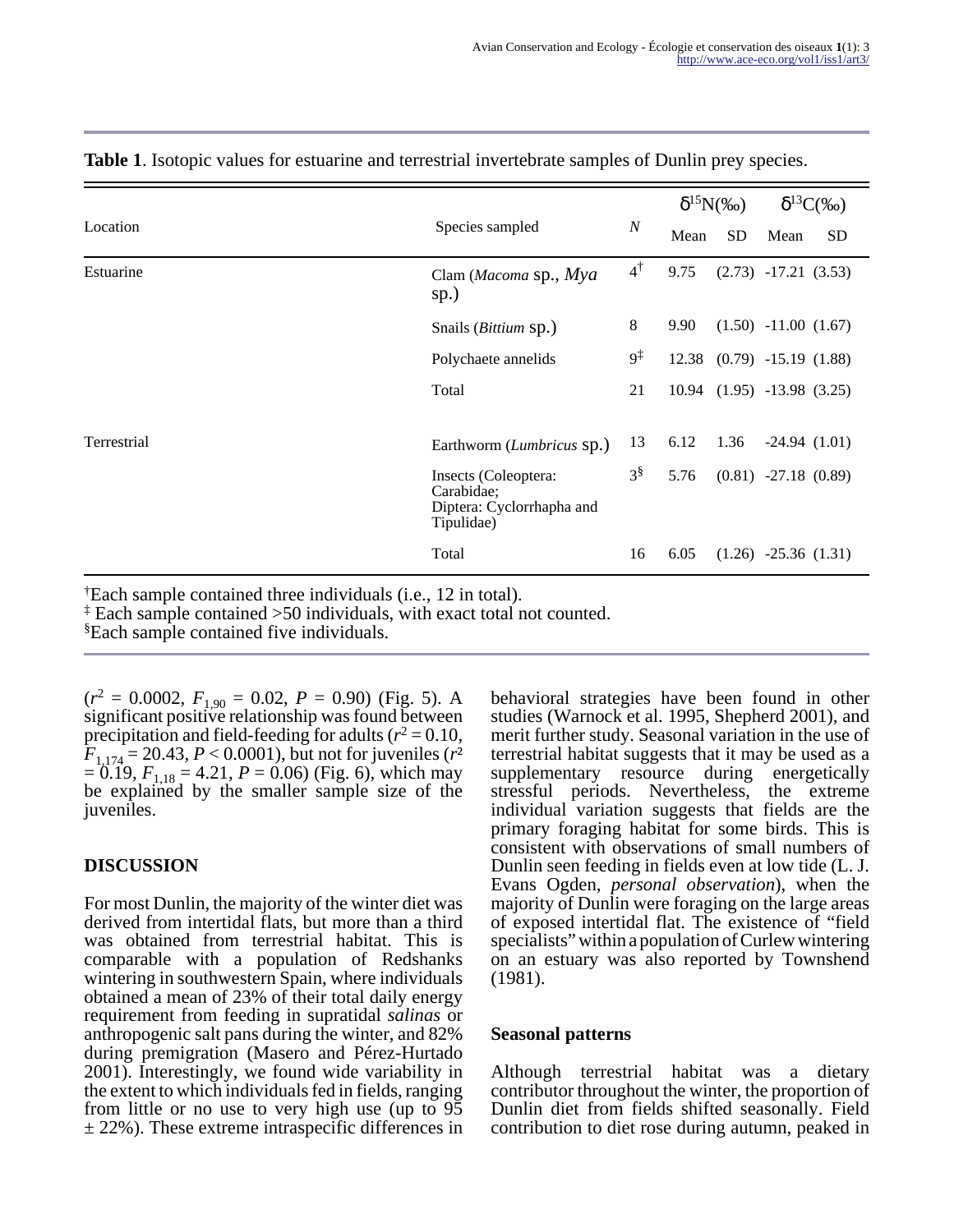| Year and<br>capture site     |     | Sample size Mean $\delta^{13}$ C Mean $\delta^{15}$ N Terrestrial %<br>value $(\%$ o) value $(\%$ o) |       | of diett | 95% Conf-<br>idence int-<br>ervals <sup>†</sup> | Terrestrial %<br>of diet‡ | Standard<br>deviation <sup>†</sup> | Minimum<br>terrestrial %<br>of diet <sup>†</sup> | Maximum<br>terrestrial %<br>of diet $\ddagger$ |
|------------------------------|-----|------------------------------------------------------------------------------------------------------|-------|----------|-------------------------------------------------|---------------------------|------------------------------------|--------------------------------------------------|------------------------------------------------|
| 2000-2001<br><b>BP</b> shore | 31  | $-15.32$                                                                                             | 12.32 | 0.28     | $0.17 - 0.40$                                   | 0.30                      | 2.38                               | 0.01                                             | 0.69                                           |
| 1999-2000<br><b>BP</b> shore | 181 | $-16.30$                                                                                             | 11.85 | 0.36     | $0.26 - 0.46$                                   | 0.37                      | 0.23                               | 0.06                                             | 0.95                                           |
| 1998-1999<br><b>BB</b> shore | 8   | $-19.02$                                                                                             | 12.56 | 0.59     | $0.42 - 0.77$                                   | 0.54                      | 0.20                               | 0.28                                             | 0.89                                           |
| 1998-1999<br><b>BB</b> field | 25  | $-16.94$                                                                                             | 13.70 | 0.41     | $0.32 - 0.50$                                   | 0.38                      | 0.10                               | 0.23                                             | 0.68                                           |
| 1998-1999<br>BP field        | 11  | $-18.05$                                                                                             | 11.78 | 0.51     | $0.42 - 0.60$                                   | 0.50                      | 0.16                               | 0.10                                             | 0.78                                           |
| 1997-1998<br><b>BB</b> field | 12  | $-19.67^{\$}$                                                                                        | 12.62 | 0.64     | $0.51 - 0.77$                                   | 0.58                      | 0.17                               | 0.35                                             | 0.87                                           |
| Average<br>1997-2000         | 268 | $-16.54$                                                                                             | 12.13 | 0.38     | $0.29 - 0.47$                                   | 0.38                      | 0.22                               | 0.01                                             | 0.95                                           |

**Table 2**. Proportions of Dunlin diet from terrestrial and estuarine sources as calculated with the two-isotope and single-isotope mixing models.

<sup>†</sup>Single-isotope ( $\delta$ <sup>13</sup>C) model.

‡Dual-isotope model.

 $\S$ Significantly different ( $P < 0.05$ ) from all other year-location groups.

early winter, and declined through the remainder of the season (Fig. 3). Although statistically significant, the  $r^2$  value was low  $(0.09)$ , and thus the overall effect of season was relatively small. A similar seasonal pattern of increased field feeding during midwinter was found for Oystercatchers in Scotland by Heppleston (1971), and fields were used only in mid-winter by Oystercatchers on the Exe Estuary in Devon (Goss Custard and Le V. dit Durell 1983). Previous studies suggest that field usage is biased toward hours of darkness (Shepherd 2001), and thus one explanation for the seasonal trend is that fields are used more when day length is shorter. Our data suggest that food availability, energetic condition, and/or predation risk are nonmutually exclusive explanations for seasonal differences in why birds feed in fields. The Fraser Delta supports a large number of overwintering raptors, most of which forage diurnally in the terrestrial zone. Perceived risk of predation is an important component in habitat use decisions for Dunlin wintering in the Fraser Delta, as indicated by the energetically costly over-ocean flock flying behavior adopted to avoid terrestrially hunting predators during daytime high tides (Dekker 1998). Nevetheless, because we did not quantify food availability, energetic condition, or predation risk, we are unable to test these hypotheses as explanations for our weak seasonal trends.

#### **Sex differences**

Neither overall body or skeletal size nor absolute culmen length, which are the best indicators of sex during the nonbreeding season, were significantly related to diet source. Our results therefore failed to support the prediction that birds with relatively short bills feed disproportionately more in terrestrial habitat. In least and western sandpipers *Calidris minutilla* and *C. mauri,* the ability to evade predators via escape flight differs by sex because of sexrelated differences in wing shape and wing-loading (Burns and Ydenberg 2002). Females, who are larger, have enhanced escape performance compared with males. If female Dunlin possess a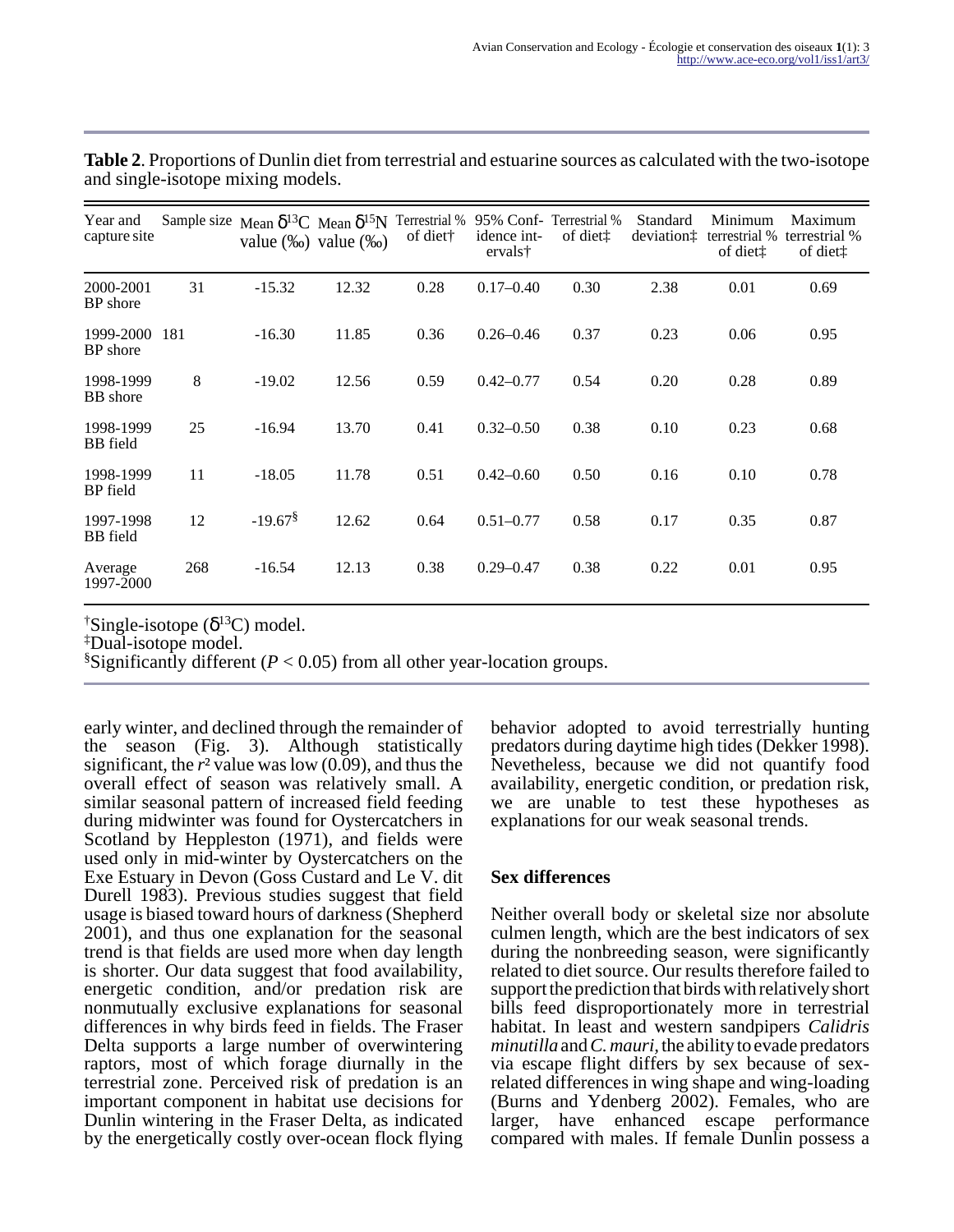**Fig. 3**. Cubic regression fit for date versus predicted relative contribution of terrestrial diet for all Dunlin sampled over four winters. The predictive equation is:  $y = 0.1070 - 0.0012x + 0.0000084x^2 + 0.000000018x^3$ ,  $r^2 = 0.091$ ,  $P = < 0.0001$ . The Y-axis represents a transformation of  $\delta^{13}C$  data ( $|\delta^{13}C|$ <sup>-1</sup>) and is an index of relative use of each ecosystem (estuarine versus terrestrial) in Dunlin diet. [ [See Erratum](http://www.ace-eco.org/vol1/iss1/art3/errata.html)]



similar superiority in escape performance, we predicted a male-biased predation risk in the terrestrial habitat producing a sex bias toward females. However, our data did not support this prediction. Previous shorebird studies that have looked for sex differences in winter field use have found a male bias (Townshend 1981, Warnock et al. 1995). An additional study of a sample of Dunlin killed by strychnine-poisoned grain in fields of the Central Valley of California indirectly suggested that males feed disproportionately in fields

(Warnock and Schwarzbach 1995).

#### **Age differences**

The most common interpretation of field feeding by shorebirds has been that birds mainly feed in terrestrial habitat when they cannot meet their energy requirements solely from intertidal flat feeding (Goss-Custard 1969, Heppleston 1971). We found age differences in habitat use, with juveniles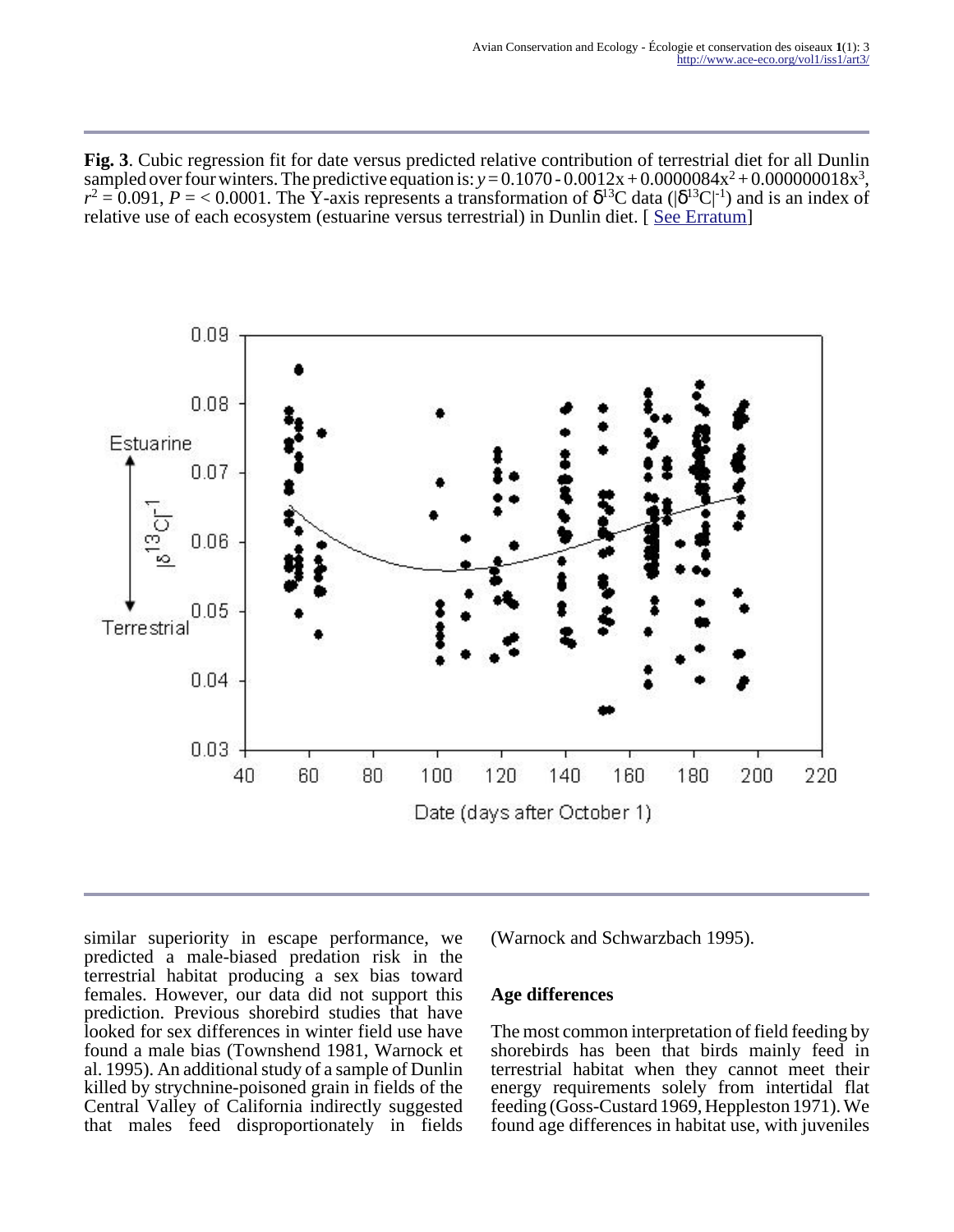**Fig. 4**. Frequency distribution of percentage of diet derived from fields for all Dunlin (1997–2000) and by age class (1998–2000). Frequencies represent the proportion of individuals from within that age class. Proportion of diet terrestrial based on two-isotope model calculations.



deriving an average of approximately  $43.2 \pm 24\%$ of their diet from terrestrial habitat, as compared with  $34.5 \pm 20\%$  for adults, throughout the winter. This suggests differential starvation-predation risk trade-offs with respect to age classes. In several shorebird species, juveniles appear to be less efficient foragers than adults (Groves 1978, Goss-Custard and Le V. dit Durell 1987, Marchetti and Price 1989, Hockey et al. 1998, Caldow et al. 1999), and feeding in additional habitats may be crucial for them to make up an energy deficit incurred from insufficient intertidal food. Age-specific differences

in foraging ability have been attributed to morphological immaturity, inexperience with feeding techniques that must be learned, different nutritional requirements, and differences in social interactions such as behavioral dominance or reaction to the threat of predation (Marchetti and Price 1989). Physiological factors for age differences in foraging efficiency have been suggested in the western sandpiper *C. mauri* (Stein 2002, Guglielmo and Williams 2003).

Juveniles may forage relatively more successfully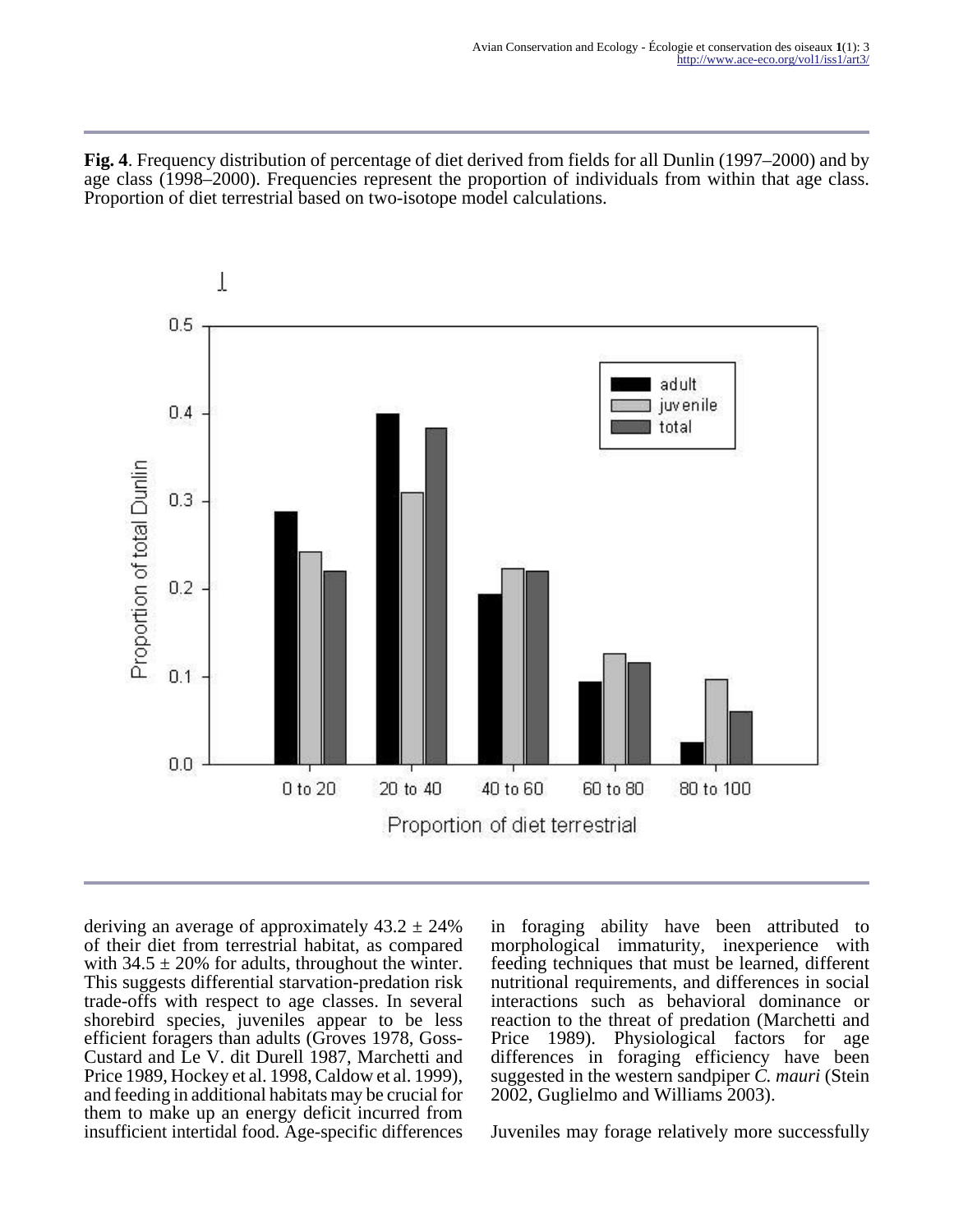**Fig. 5**. Relative use of fields (as represented by transformed δ <sup>13</sup>C values) and mean minimum temperature for previous 21-d period, separated by age class, adults represented by black filled circles, juveniles by open circles. The Y-axis represents a transformation of  $\delta^{13}$ C data ( $|\delta^{13}$ C|-1) and is an index of relative use of each ecosystem (estuarine versus terrestrial) in Dunlin diet. The linear regression line of significantly increasing field use with declining temperature is shown in black for adults. The trend line shown for juveniles (dotted line) is for comparison only and is not significant. [ [See Erratum\]](http://www.ace-eco.org/vol1/iss1/art3/errata.html)



in fields than on the intertidal flats until they gain experience locating and handling marine prey. Our findings of age segregation are consistent with studies of Dunlin on the Dutch Wadden Sea, where juveniles experience higher winter mortality than adults (van der Have et al. 1984), largely attributable to starvation (Pilcher et al. 1974, Evans 1976), perhaps because of the behavioral dominance of adults over juveniles in access to the richest feeding locations (van der Have et al. 1984). Prey types encountered in fields, such as insect larvae (Evans

Ogden 2002), may also be more similar to the prey that juveniles are familiar with from their inland arctic breeding grounds (Holmes 1966).

Cresswell (1994) determined that juvenile Redshank foraged in habitat that maximized their prey intake rate at the expense of increased predation risk as a result of their higher risk of starvation in comparison with adults. Dierschke (1998) determined that, during migratory stopover, juvenile Dunlin fed in habitats that were more profitable in terms of food resources, but of higher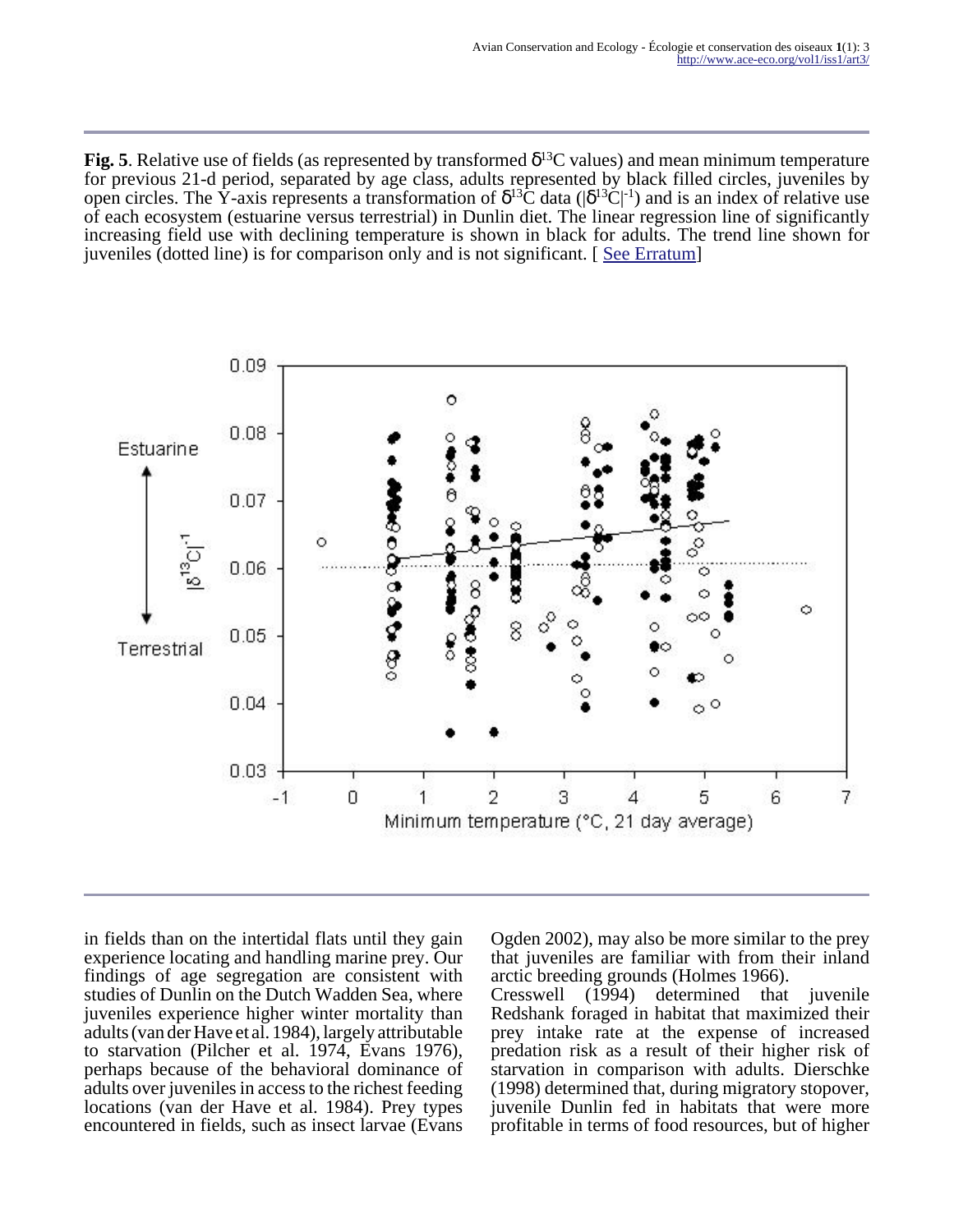**Fig. 6**. Relative use of fields (as represented by transformed δ <sup>13</sup>C values) and mean total precipitation for previous 21-d period, separated by age class, adults represented by black filled circles, juveniles by open circles. The Y-axis represents a transformation of  $\delta^{13}C$  data ( $|\delta^{13}C|$ -1) and is an index of relative use of each ecosystem (estuarine versus terrestrial) in Dunlin diet. ASY refers to after-second-year birds, and SY to second-year birds. The linear regression line of significantly increasing field use with increasing precipitation is shown in black for adults. The dotted line shown for juveniles is for comparison only and is not significant. [ [See Erratum\]](http://www.ace-eco.org/vol1/iss1/art3/errata.html)



risk of predation, whereas adults chose safer habitats. Similary, Warnock (1990) found that juvenile Dunlin fed disproportionately more than adults in riskier habitats. We did not quantify prey abundance, availability, or profitability in either estuarine or terrestrial habitats, but suspect that juveniles are forced to feed in a riskier habitat because they need to spend longer feeding each day than adults do to balance their energy budgets, thus requiring increased use of fields when intertidal foraging habitat is unavailable. Our findings suggest that, in the absence of fields, juvenile survivorship at this site might decline at a faster rate than that of adults.

### **Effects of weather**

In our study area, juveniles regularly used terrestrial habitat, but adults used terrestrial habitat to a greater extent during colder periods, when their energy demands and the risk of mud flats and fields freezing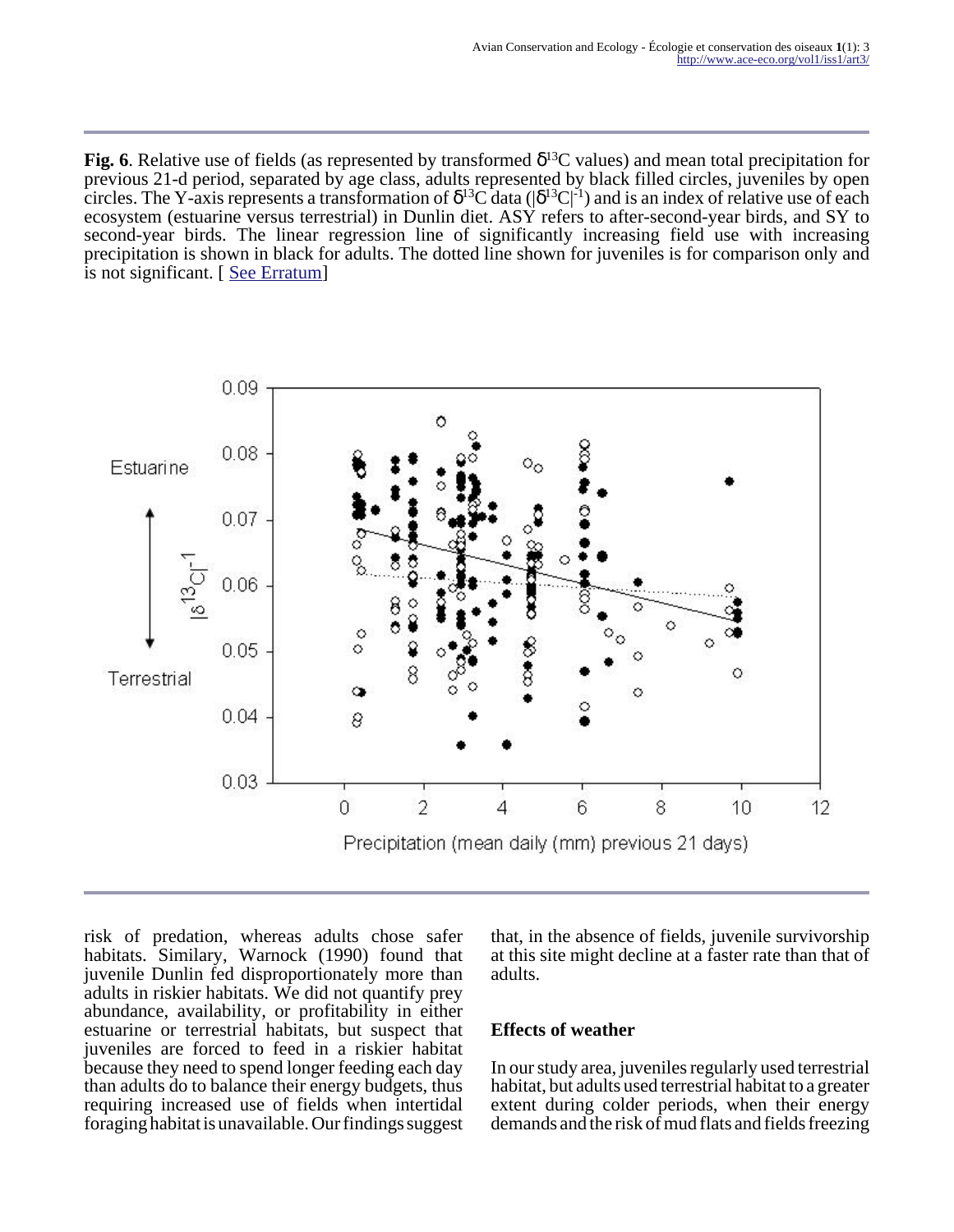over were higher. Increased adult use of fields during periods of greater precipitation may be related to the availability of prey, which probably decreases on the intertidal flat while concurrently increasing in fields (Gerstenberg 1979, Heitmeyer et al. 1989, Warnock 1994, Colwell and Dodd 1997). Increased use of fields during winter rains has been reported previously for Dunlin in California (Warnock et al. 1995). Increased field use may also result from an overall increase in time spent feeding during rain (Kelly and Weathers 2002). In Scotland, Heppleston (1971) determined that, under severe weather conditions, juvenile oystercatchers (*Haematopus ostralegus occidentalis*), feeding at slightly lower rates than adults, were unable to compensate for the food deficit incurred, resulting in higher mortality. Our data suggest that the terrestrial habitat provides an important buffer against starvation for adult Dunlin, especially during periods of extreme weather. With models of global climate change predicting increasingly severe weather extremes such as exceptionally low temperatures and more frequent intense precipitation events (Easterling et al. 2000), terrestrial habitats adjacent to estuaries may become increasingly important for wintering shorebird populations.

# **CONCLUSION**

Given its close proximity to Vancouver, one of the fastest growing cities in North America, the Fraser Delta will almost certainly face increasing development pressure on it terrestrial landscape in coming decades. Loss of farmland as a result of the expansion of greenhouse agriculture and urban development may adversely affect the fitness of nonbreeding Dunlin, particularly juveniles. Models developed for Oystercatchers in the UK predict that shorebirds in estuaries lacking adjacent agricultural fields have a higher winter mortality rate than do those in estuaries with fields (Stillman et al. 2001). The Fraser Delta is, in fact, the northernmost site in which significant numbers  $(> 10,000)$  of Dunlin overwinter (Butler and Campbell 1987), and adjacent farmland may be contributing substantially to the estuary's ability to support such a large population. Factors that reduce the availability or profitability of intertidal foraging areas for shorebirds, such as intensive invertebrate harvesting (Piersma et al. 2001), the spread of exotic vegetation such as *Spartina* spp. (Goss-Custard and Moser 1988), and rising sea levels (Stillman et al. 2000) may increase the future importance of fields

and other supratidal lands as buffer habitats (Masero 2003). Our results suggest that proactive protection of such habitats will contribute to the long-term stability of shorebird populations. Ideally, effective habitat conservation strategies for shorebirds will protect coastal farmland in addition to adjacent intertidal habitats.

*Responses to this article can be read online at: <http://www.ace-eco.org/vol1/iss1/art3/responses/>*

## **Acknowledgments:**

*Thanks to research assistants Christine Croton, David Vockeroth, and Cory Williams and to Rene and Owain McKibbin and many other field volunteers. We are grateful to the many landowners who permitted access to their farmland. KAH and Patricia Healey (CWS Sask) performed the laboratory analyses. Thanks to Donald Phillips, Merav Ben-David, Mark Drever, Carl Schwarz, and Don Jackson for analytical advice and statistical assistance. Silke Nebel, Fred Cooke, Bob Elner, Bo Söderström, Mark-André Villard, Nils Warnock, and several anonymous reviewers provided helpful comments on earlier drafts of this manuscript. Pippa Shepherd kindly provided estuarine invertebrate samples. This research was supported by funding to KAH by the Canadian Wildlife Service and to LJEO from Agriculture and Agri-Food Canada (Matching Investment Initiative), the National Sciences and Engineering Research Council of Canada, a Wildlife Habitat Canada Ph. D. scholarship, Environment Canada Science Horizons, Simon Fraser University, the Delta Farmland and Wildlife Trust, an American Museum of Natural History Chapman Memorial Award, an American Ornithologists' Union Carnes Award, the Boundary Bay Conservation Committee, the Pacific Field Corn Association, the Canadian Wildlife Service Pacific Coast Joint Venture, a Cooper Ornithologists' Union Mewaldt-King Award, the Government of British Columbia First Job in Science and Technology program, a John K. Cooper Foundation Research Award, and a Sigma-Xi Scientific Research Society Grant-in-Aid of Research.*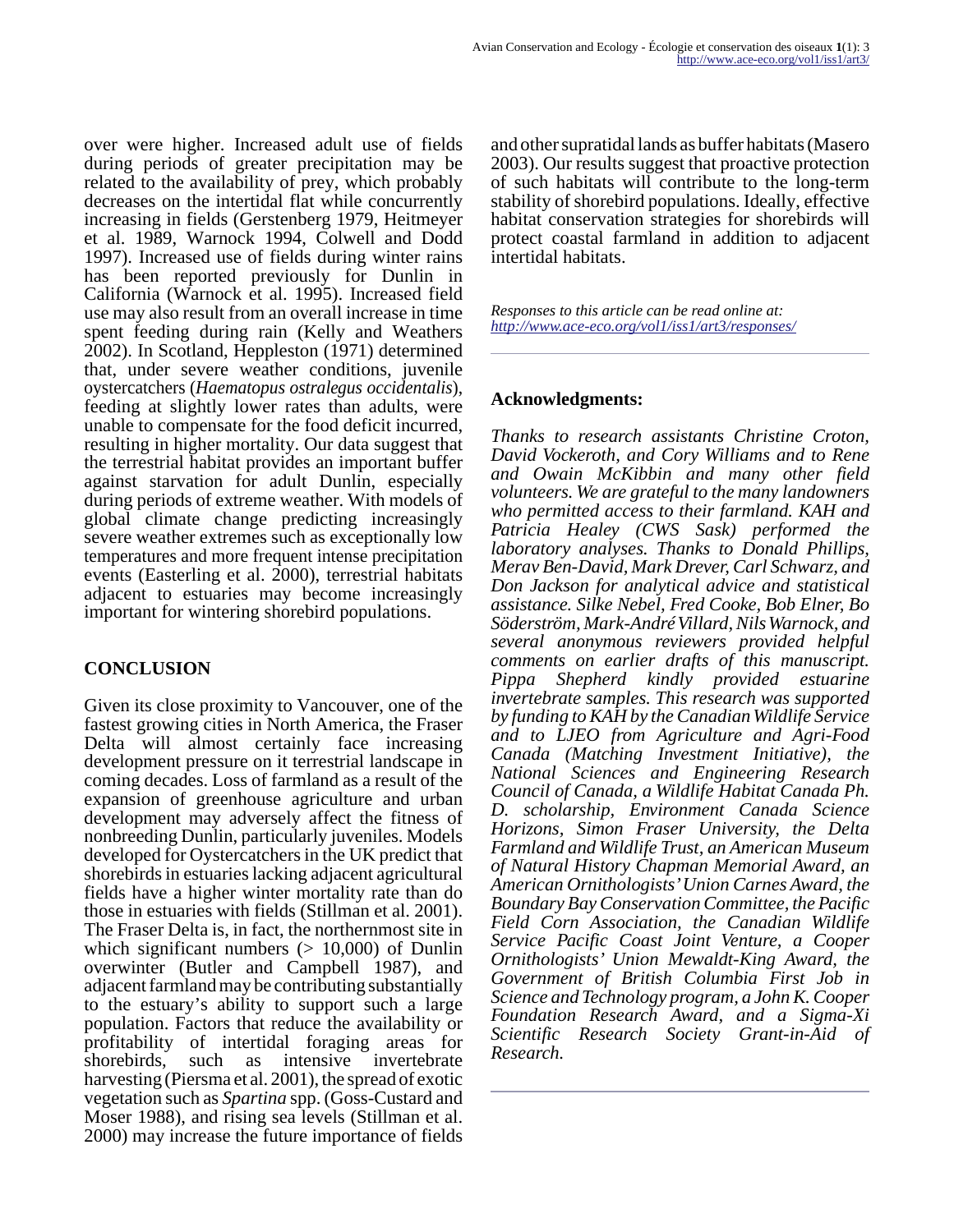## **LITERATURE CITED**

**Ben-David, M., and D. M. Schell.** 2001. Mixing models in analyses of diet using multiple stable isotopes: a response. *Oecologia* **127**:180-184.

**Brown, S., C. Hickey, B. Harrington, and R. Gill.** 2001. *United States shorebird conservation plan.* Second edition. Manomet Center for Conservation Science, Manomet, Massachusetts, USA.

**Burger, J.** 1980. Age differences in foraging Blacknecked Stilts in Texas. *Auk* **97**:633-636.

**Burns, J. G., and R. C. Ydenberg.** 2002. The effects of wing loading and gender on the escape flights of least sandpipers (*Calidris minutilla*) and western sandpipers (*Calidris mauri*). *Behavioral Ecology and Sociobiology* **52**:128-136.

**Butler, R. W.** 1994. Distribution and abundance of western sandpipers, Dunlins, and Black-bellied Plovers in the Fraser River estuary. Pages 18-23 *in* R. W. Butler and K. Vermeer, editors. *The abundance and distribution of estuarine birds in the Strait of Georgia, British Columbia.* Canadian Wildlife Service Occasional Paper Number 83. Canadian Wildlife Service, Delta, British Columbia, Canada.

**Butler, R. W.** 1999. Winter abundance and distribution of shorebirds and songbirds on farmlands on the Fraser River Delta, British Columbia, 1989-1991. *Canadian Field Naturalist* **113**:390-395.

**Butler, R. W., and R. W. Campbell.** 1987. *The birds of the Fraser River delta: populations, ecology and international significance.* Canadian Wildlife Service Occasional Paper Number 65. Canadian Wildlife Service, Delta, British Columbia, Canada.

**Caldow, R. W. G., J. G. Goss-Custard, R. A. Stillman, S. E. A. Le V. dit Durell, R. Swinfen, and T. Bregnballe.** 1999. Individual variation in the competitive ability of interference-prone foragers: the relative importance of foraging efficiency and susceptibility to interference. *Journal of Animal Ecology* **68**:869-878.

**Colwell, M. A., and S. L. Dodd.** 1995. Waterbird communities and habitat relationships in coastal pastures of northern California. *Conservation Biology* **9**:827-834.

**Colwell, M. A., and S. L. Dodd.** 1997. Environmental and habitat correlates of pasture use by nonbreeding shorebirds. *Condor* **99**:337-344.

**Conradt, L., T. H. Clutton-Brock, and F. E. Guinness.** 2000. Sex differences in weather sensitivity can cause habitat segregation: red deer as an example. *Animal Behaviour* **59**:1049-1060.

**Cree, A., G. L., Lyon, L. Cartland-Shaw, and C. Tyrrell.** 1999. Stable carbon isotope ratios as indicators of marine versus terrestrial inputs to the diets of wild and captive tuatara (*Sphenodon punctatus*). *New Zealand Journal of Zoology* **26**:243-253.

**Cresswell, W.** 1994. Age-dependent choice of redshank (*Tringa totanus*) feeding location: profitability or risk? *Journal of Applied Ecology* **63**:589-600.

**Dekker, D.** 1998. Over-ocean flocking by Dunlins, *Calidris alpina,* and the effect of raptor predation at Boundary Bay, British Columbia. *Canadian Field Naturalist* **112**:694-697.

**Dierschke, V.** 1998. High profit at high risk for juvenile Dunlins *Calidris alpina* stopping over at Helgoland (German Bight). *Ardea* **86**:59-69.

**Donaldson, G. M., C. Hyslop, R. I. G. Morrison, H. L. Dickson, and I. Davidson.** 2001. *Canadian shorebird conservation plan.* Canadian Wildlife Service, Ottawa, Canada.

**Duffy, D. C., and S. Jackson.** 1986. Diet studies of seabirds: a review of methods. *Colonial Waterbirds* **9**:1-17.

**Easterling, D. R., G. A. Meehl, C. Parmesan, S. A. Changnon, T. R. Karl, and L. O. Mearns.** 2000. Climate extremes: observations, modeling, and impacts. *Science* **289**:2068-2074.

**Elphick, C. S., and L. W. Oring.** 1998. Winter management of Californian rice fields for waterbirds. *Journal of Applied Ecology* **35**:95-108.

**Evans, P. R.** 1976. Energy balance and optimal foraging strategies in shorebirds: some implications for their distributions and movements in the nonbreeding season. *Ardea* **64**:117-139.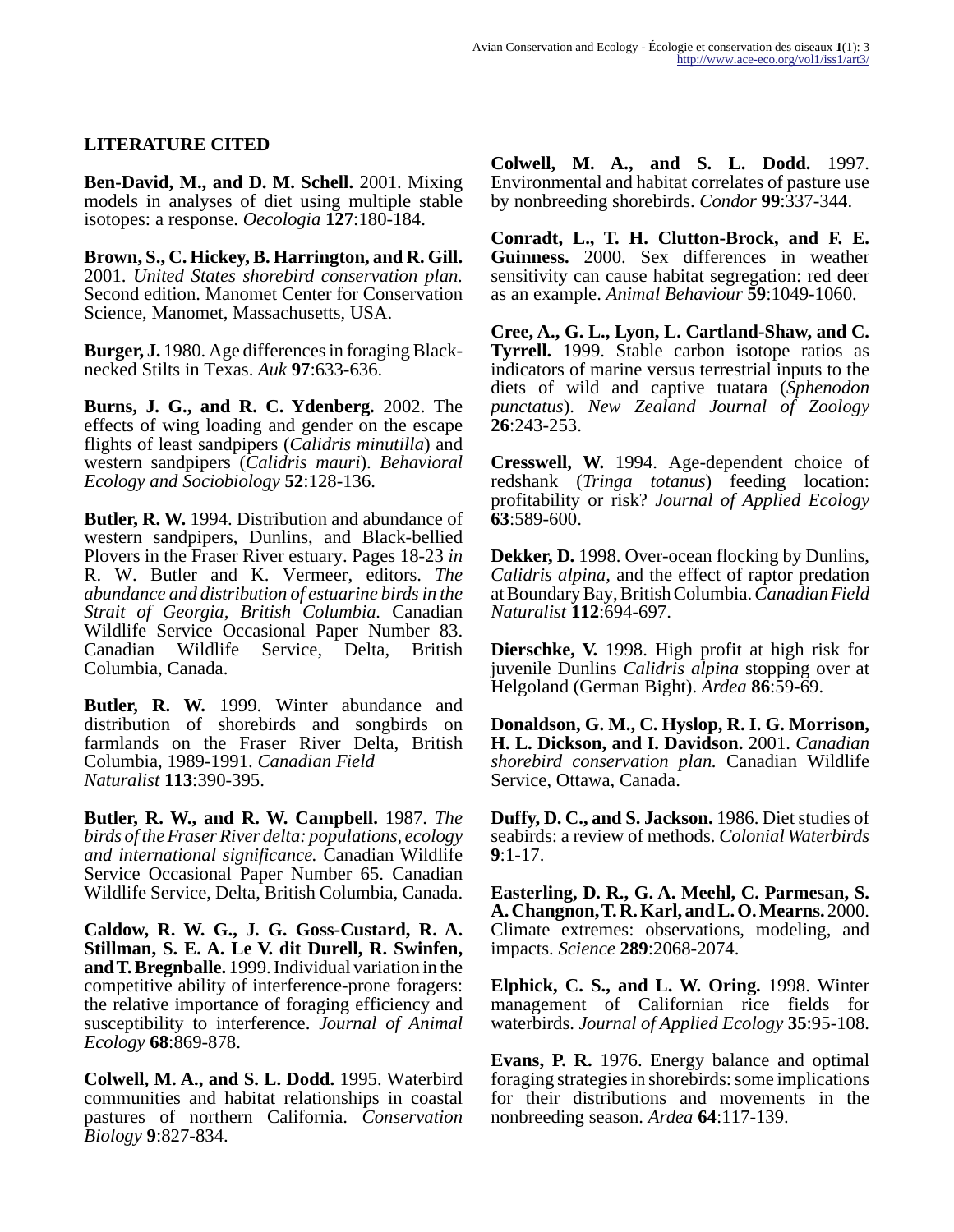**Evans, P. R.** 1991. Seasonal and annual patterns of mortality in migratory shorebirds: some conservation implications. Pages 346-359 *in* C. H. Perrins, J.-D. Lebreton, and G. J. M. Herons, editors. *Bird population studies.* Oxford University Press, Oxford, England.

**Evans Ogden, L. J.** 2002. *Non-breeding shorebirds in a coastal agricultural landscape: winter habitat use and dietary sources.* Dissertation, Simon Fraser University, Burnaby, Bristish Columbia, Canada.

**Evans Ogden, L. J., K. A. Hobson, and D. B. Lank.** 2004. Blood isotopic (δ13C and δ15N) turnover and diet—tissue fractionation factors in captive Dunlin (*Calidris alpina pacifica*). *Auk* **121**:170-177.

**Fasola, M., and X. Ruiz.** 1996. The value of rice fields as substitutes for natural wetlands for waterbirds in the Mediterranean region. *Colonial Waterbirds* **19**(Special Publication 1):122-128.

**Fuller, R. J., and R. E. Youngman.** 1979. The utilization of farmland by Golden Plovers wintering in southern England. *Bird Study* **26**:37-46.

**Gerstenberg, R. H.** 1979. Habitat utilization by wintering and migrating shorebirds on Humboldt Bay, California. *Studies in Avian Biology* **2**:33-40.

**Goss-Custard, J. D.** 1969. The winter feeding ecology of the Redshank *Tringa totanus. Ibis* **111**:338-356.

**Goss-Custard, J. D.** 1970. Feeding dispersion in some overwintering wading birds. Pages 3-35 *in* J. H. Crook, editor. *Social behaviour in birds and mammals.* Academic Press, New York, New York, USA.

**Goss-Custard, J. D.** 1984. Intake rates and food supply in migrating and wintering shorebirds. Pages 233-270 *in* J. Burger and B. L. Olla, editors. *Shorebirds: migration and foraging behaviour.* Plenum Press, New York, New York, USA.

**Goss-Custard, J. D., and S. E. A. Le V. dit Durell.** 1983. Individual and age differences in the feeding ecology of Oystercatchers *Haematopus ostralegus* wintering on the Exe Estuary, Devon. *Ibis* **125**:155-171.

**Goss-Custard, J. D., and S. E. A. Le V. dit Durell.**

1987. Age-related effects in oystercatchers *Haematopus ostralegus,* feeding on mussels *Mytilus edulis.* III. The effect of interference on overall intake rate. *Journal of Animal Ecology* **56**:549-558.

**Goss-Custard, J. D., S. E. A. Le V. dit Durell, and B. J. Ens.** 1982. Individual differences in aggressiveness and food stealing among wintering Oystercatchers, *Haematopus ostralegus* L. in winter in northern Scotland. *Journal of Animal Ecology* **40**:651-672.

**Goss-Custard, J. D., and M. E. Moser.** 1988. Rates of change in the numbers of Dunlin, *Calidris alpina,* wintering in British estuaries in relation to the spread of *Spartina anglica. Journal of Applied Ecology* **25**:95-109.

**Groves, S.** 1978. Age-related differences in Ruddy Turnstone foraging and aggressive behavior. *Auk* **95**:95-103.

**Guglielmo, C. G., and T. D. Williams.** 2003. Phenotypic flexibility of body composition in relation to migratory state, age and sex in the western sandpiper. *Physiological and Biochemical Zoology* **76**:84-98.

**Heitmeyer, M. E., D. P. Connely, and R. L. Pederson.** 1989. The Central, Imperial and Coachella valleys of California. Pages 475-505 *in* L. M. Smith, R. L. Pederson, and R. M. Kiminski, editors. *Habitat management for migrating and winter waterfowl in North America.* Texas Tech University Press, Lubbock, Texas, USA.

**Heppleston, P. R.** 1971. The feeding ecology of Oystercatchers (*Haematopus ostralegus* L.) in winter in northern Scotland. *Journal of Animal Ecology* **40**:651-672.

**Hobson, K. A.** 1999. Tracing origins and migration of wildlife using stable isotopes: a review. *Oecologia* **120**:314-326.

**Hobson, K. A., and F. Bairlein.** 2003. Isotopic fractionation and turnover in captive Garden Warblers (*Sylvia borin*): implications for delineating dietary and migratory associations in wild passerines. *Canadian Journal of Zoology* **81**:1630-1635.

**Hobson, K. A., and R. G. Clark.** 1993. Turnover of  $^{13}C$  in cellular and plasma fractions of blood: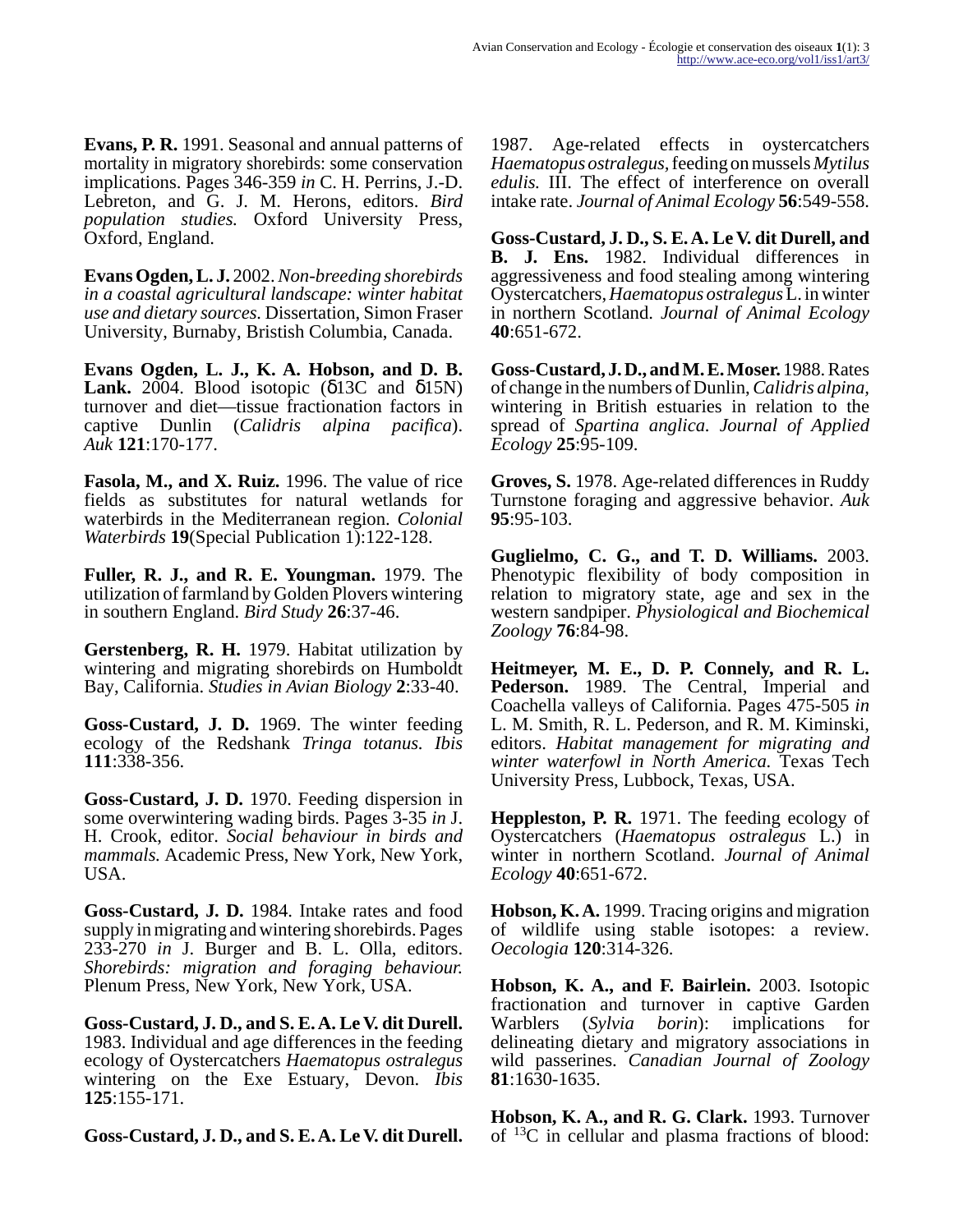implications for nondestructive sampling in avian dietary studies. *Auk* **110**:638-641.

**Hobson, K. A., and L. I. Wassenaar.** 1999. Stable isotope ecology: an introduction. *Oecologia* **120**:312-313.

**Hockey, P. A. R., J. K. Turpie, and C. R. Velásquez.** 1998. What selective pressures have driven the evolution of deferred northward migration by juvenile shorebirds? *Journal of Avian Biology* **29**:325-330.

**Holmes, R. T.** 1966. Feeding ecology of the redbacked sandpiper (*Calidris alpina*) in Arctic Alaska. *Ecology* **47**:32-45.

**Jackson, D. A.** 1993. Stopping rules in principal components analysis: a comparison of heuristic and statistical approaches. *Ecology* **74**: 2204-2214.

**Kelly J. P., and W. W. Weathers.** 2002. Effects of feeding time constraints on body mass regulation and energy expenditure in wintering Dunlin (*Calidris alpina*). *Behavioral Ecology* **13**:766-775.

**Kelly, J. P., N. Warnock, G. W. Page, and W. W. Weathers.** 2002. Effects of weather on daily body mass regulation in wintering Dunlin. *Journal of Experimental Biology* **205**:109-120.

**Lank, D. B., and R. C. Ydenberg.** 2003. Death and danger at migratory stopovers: problems with "predation risk." *Journal of Avian Biology* **34**:225-228.

**Macko, S. A., and N. E. Ostrom.** 1994. Pollution studies using stable isotopes. Pages 45-62 *in* K. Lajtha and R. H. Michener, editors. *Stable isotopes in ecology and environmental science.* Blackwell Scientific, Oxford, UK.

**MacLean, S. F., and R. T. Holmes.** 1971. Bill lengths, wintering areas, and taxonomy of North American Dunlins *Calidris alpina. Auk* **88**: 893-901.

**Marchetti, K., and T. Price** 1989. Differences in the foraging of juvenile and adult birds: the importance of developmental constraints. *Biological Review* **64**:51-70.

**Marra, P. P.** 2000. The role of behavioral dominance in structuring patterns of habitat occupancy in a migrant bird during the nonbreeding season. *Behavioral Ecology* **11**:299-308.

**Masero, J. A.** 2003. Assessing alternative anthropogenic habitats for conserving waterbirds: salinas as buffer areas against the impact of natural habitat loss for shorebirds. *Biodiversity and Conservation* **12**:1157-1173.

**Masero, J. A., and A. Pérez-Hurtado.** 2001. Importance of the supratidal habitats for maintaining overwintering shorebird populations: how redshanks use tidal mud flats and adjacent saltworks in southern Europe. *Condor* **103**:21-30.

**Minagawa, M., and E. Wada.** 1984. Stepwise enrichment of <sup>15</sup>N along food chains: further evidence and the relation between  $\delta^{15}N$  and animal age. *Geochimica et Cosmochimica Acta* **48**:1135-1140.

**Myers, J. P., R. I. G. Morrison, P. Z. Antas, B. A. Harrington, T. E. Lovejoy, M. Sallaberry, S. E. Senner, and A. Tarak.** 1987. Conservation strategy for migratory species. *American Scientist* **75**:19-26.

**Phillips, D. L., and J. W. Gregg.** 2001. Uncertainty in source partitioning using stable isotopes. *Oecologia* **127**:171-179.

**Pienkowski, M. W.** 1981. How foraging plovers cope with environmental effects of invertebrate behaviour and availability. Pages 179-192 *in* N. V. Jones and W. F. Wolff, editors. *Feeding and survival strategies of estuarine organisms.* Plenum Press, London, UK.

**Piersma, T., A. Koolhaas, A. Dekinga, J. J. Beukema, R. Dekker, and K. Essink.** 2001. Longterm indirect effects of mechanical cockle-dredging on intertidal bivalve stocks in the Wadden Sea. *Journal of Applied Ecology* **38**:976-990.

**Pilcher, R. E. M., J. V. Beer, and A. W. Cook.** 1974. Ten years of intensive late-winter surveys for waterfowl corpses on the north-west shore of the Wash, England. *Wildfowl* **25**:149-154.

**Puttick, G. M.** 1984. Foraging and activity patterns in wintering shorebirds. Pages 203-232 *in* J. Burger and B. L. Olla, editors. *Shorebirds—migration and foraging behavior.* Plenum Press, New York, New York, USA.

**Rosing, M. N., M. Ben-David, and R. P. Barry.**